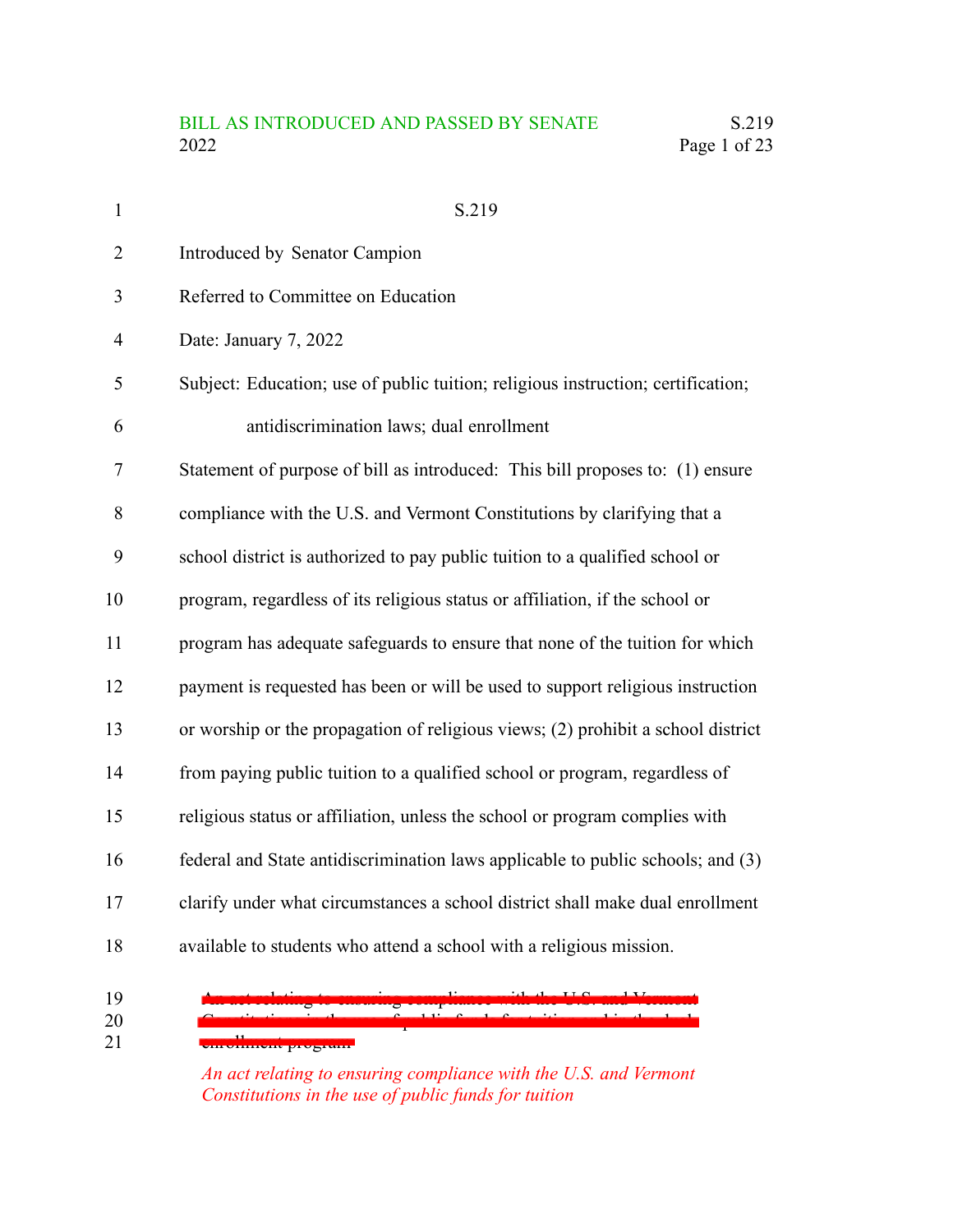| 1              | It is hereby enacted by the General Assembly of the State of Vermont:           |
|----------------|---------------------------------------------------------------------------------|
| $\overline{2}$ | $* * * \text{Heo of Dublin Tuition} * * *$                                      |
| 3              | Sec 1. FINDINGS AND PURPOSE                                                     |
| $\overline{4}$ | Chapter 1, Article 3 of the Vermont Constitution, known as the<br>(a)           |
| 5              | "Compelled Support Clause," provides that "no personcan be compelled to         |
| 6              | support any place of worshipcontrary to the dictates of conscience"             |
| 7              | (b) In Chittender, Town v. Department of Education, 38 A.2d 539                 |
| 8              | (Vt. 1999), the Vermont Supreme Court held that a school district may pay       |
| 9              | public tuition to a school with a religious mission under the Compelled         |
| 10             | Support Clause if the school has dequate safeguards against the use of such     |
| 11             | funds for religious worship or instruction or the propagation of religious      |
| 12             | views.                                                                          |
| 13             | (c) The purpose of Sec. 2 of this act is to cefine adequate safeguards that a   |
| 14             | school district must employ to ensure that public wition is not used for        |
| 15             | religious worship or instruction or the propagation of eligious views.          |
| 16             | Sec. 2. 16 V.S.A. $\S$ 828 is amended to read:                                  |
| 17             | § 828. TUITION TO APPROVED SCHOOLS; AGE; APPEA                                  |
| 18             | (a) A school district shall not pay the tuition of a student except to a public |
| 19             | school, an approved independent school, an independent school meeting           |
| 20             | education quality standards, a tutorial program approved by the State Board     |
| 21             | ан арргоуса саасанон ргодган, ог ан шаеренасиг хеноог ш аношег мате ог          |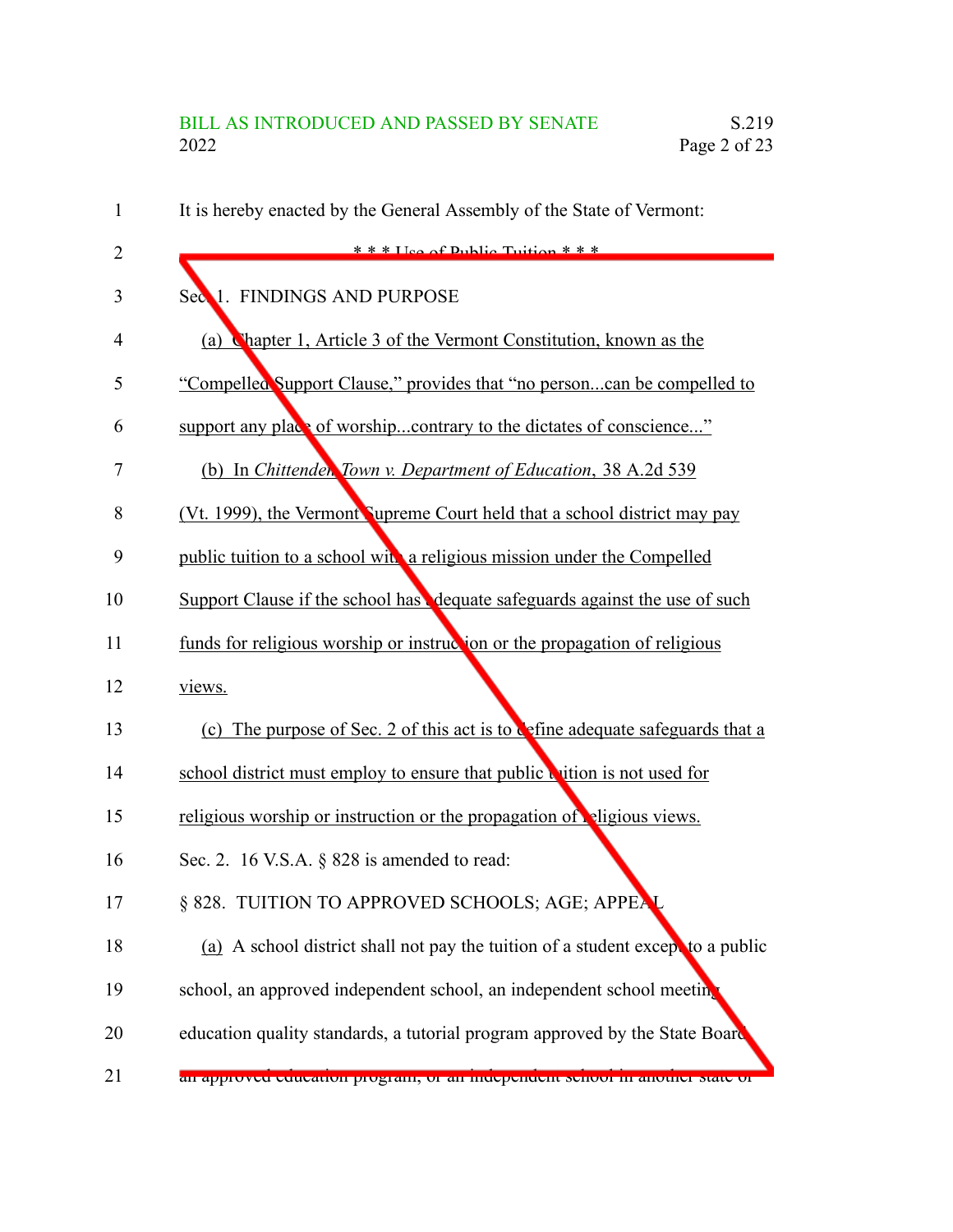| 1              | ntry annrayed under the laws of that state or country nor shall nayment of           |
|----------------|--------------------------------------------------------------------------------------|
| $\overline{2}$ | tuit on on behalf of a person be denied on account of age. Unless otherwise          |
| 3              | provided, a person who is aggrieved by a decision of a school board relating to      |
| 4              | eligibility in tuition payments, the amount of tuition payable, or the school he     |
| 5              | or she the person may attend, may appeal to the State Board and its decision         |
| 6              | shall be final.                                                                      |
| 7              | (b) A school district shall not pay tuition under subsection (a) of this             |
| 8              | section to a school or program identified in that subsection, regardless of          |
| 9              | religious status or affiliation, unless it receives a certification from that school |
| 10             | or program that:                                                                     |
| 11             | (1) none of the tuition for which payment is requested has been or will              |
| 12             | be used to support religious instruction or worship or the propagation of            |
| 13             | religious views; and                                                                 |
| 14             | (2) the school or program has adopted and in plemented policies and                  |
| 15             | procedures to comply with all federal and State antidiscrimination laws              |
| 16             | applicable to public schools and makes reasonable efforts to enforce these           |
| 17             | policies and procedures.                                                             |
| 18             | $(c)(1)$ The certification requirement under subsection (b) of this section          |
| 19             | shall not:                                                                           |
| 20             | (A) apply to public schools that receive tuition from another school                 |
| 21             | uistrict,                                                                            |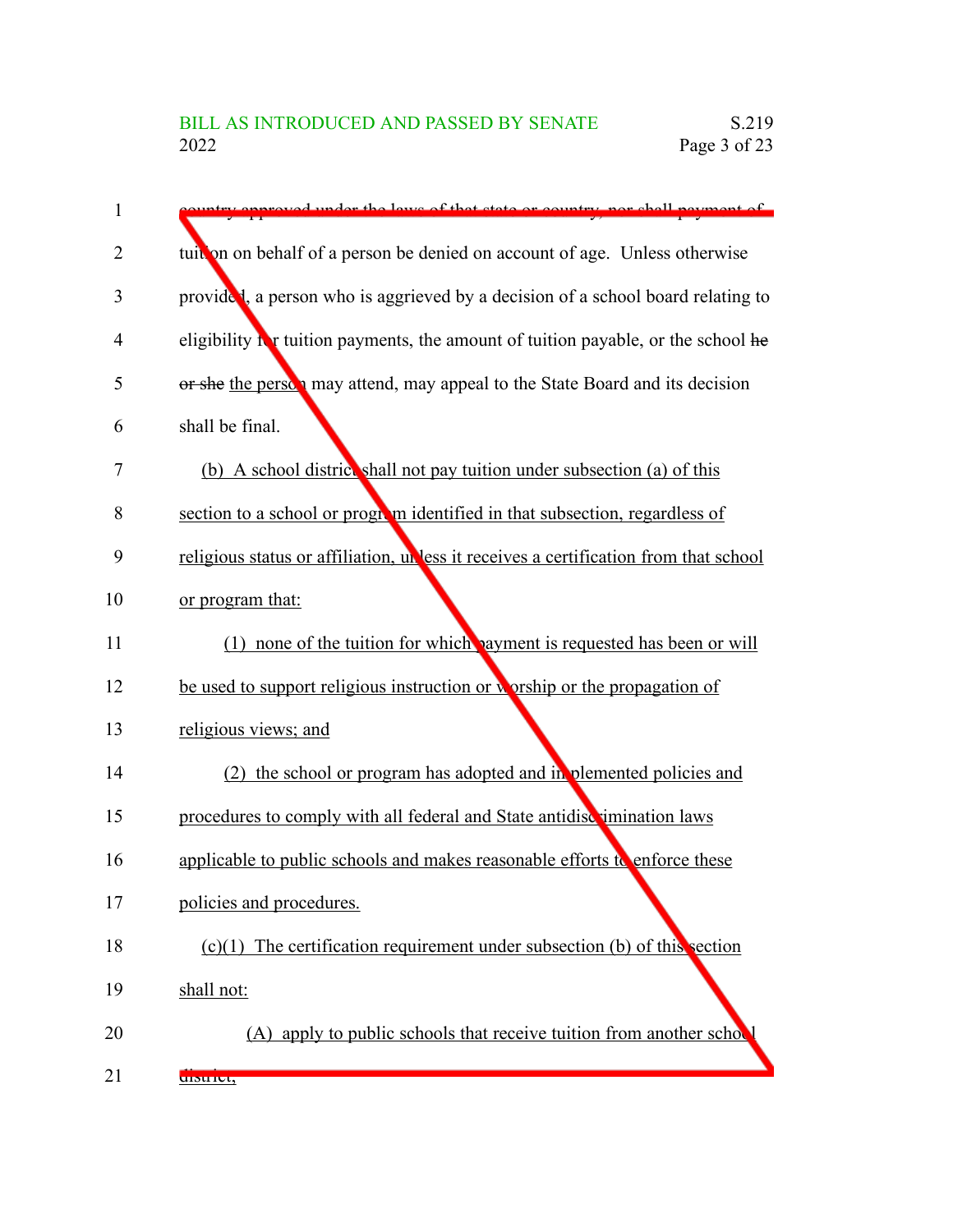| 1              | (B) require a school or program to comply with optidicarimination                 |
|----------------|-----------------------------------------------------------------------------------|
| $\overline{2}$ | laws from which it is exempt from compliance under 21 V.S.A. 495(e); or           |
| 3              | (C) prohibit the use of public tuition for instruction designed to                |
| $\overline{4}$ | provide an overview of religious history and teachings, provided that the         |
| 5              | instruction is not designed to, and does not, support religious instruction or    |
| 6              | worship or the propagation of any one religion or theology over others.           |
| 7              | (2) The certification equired under subsection (b) of this section may            |
| 8              | be modified to take into account the exceptions in this subsection to the extent  |
| 9              | they apply.                                                                       |
| 10             | $(d)(1)$ A school district that is requested to pay tuition under subsection (a)  |
| 11             | of this section to a school or program identified in that subsection shall not    |
| 12             | make that payment if, in the reasonable belief of its school board, the school or |
| 13             | program is not in compliance with the certification under subsection (b) of this  |
| 14             | section, even if it has received the required certification. The Agency of        |
| 15             | Education shall assist a school district in making this determination if          |
| 16             | requested by its school board. The decision of the school district may be         |
| 17             | appealed to the State Board of Education under subdivision 164(3) of this the,    |
| 18             | and the decision of the state board of Education shall be milar.                  |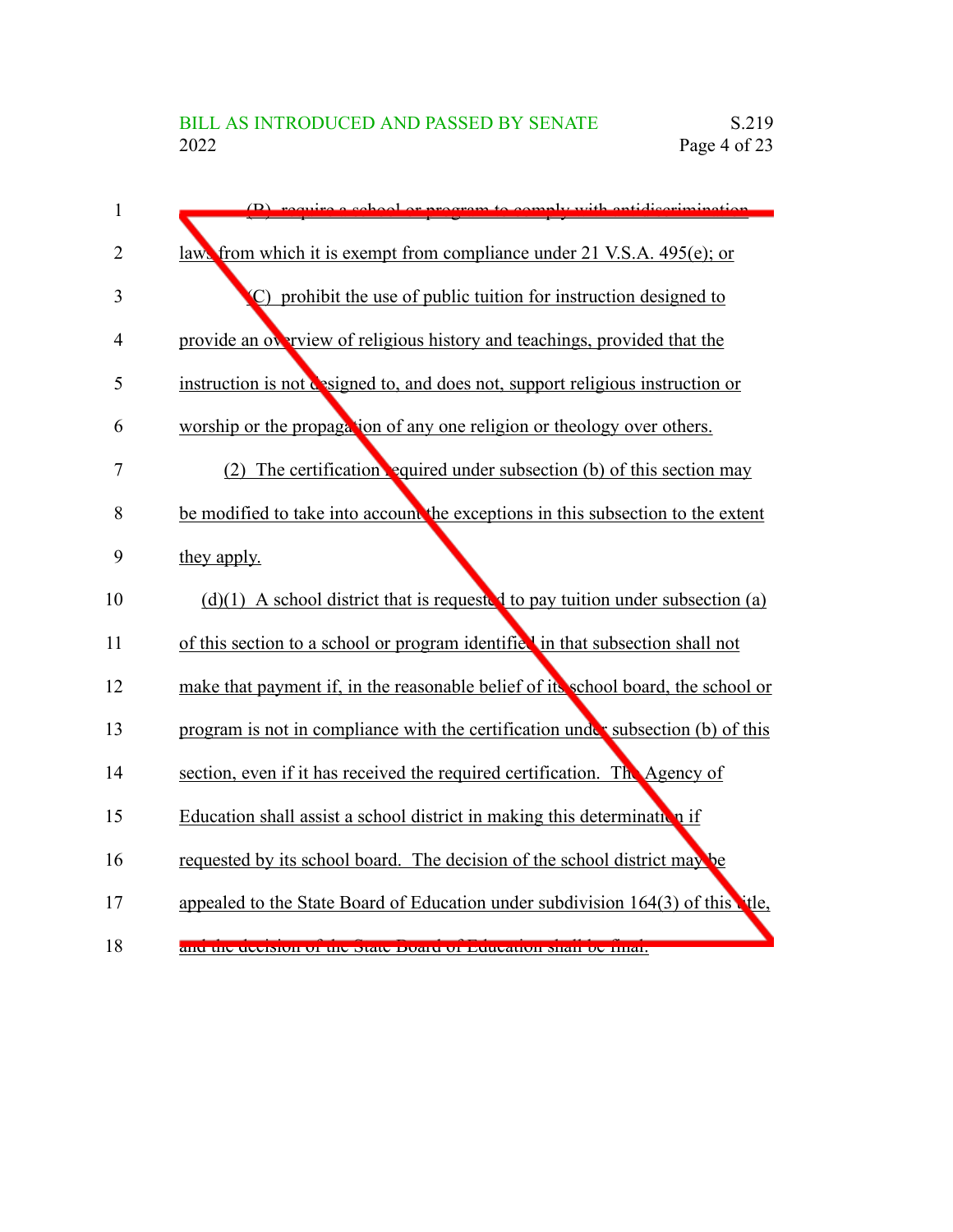| 2 OVCA 84502 is amonded to read.                                                 |
|----------------------------------------------------------------------------------|
| <b>NO2. PUBLIC ACCOMMODATIONS</b><br>$\S$ .                                      |
| * * *                                                                            |
| $(1)(1)$ Nutwithstanding any other provision of law, a religious organization,   |
| association, or peciety, or any nonprofit institution or organization operated,  |
| supervised, or controlled by or in conjunction with a religious organization,    |
| association, or society, hall not be required to provide services,               |
| accommodations, advantages, facilities, goods, or privileges to an individual if |
| the request for such services, accommodations, advantages, facilities, goods, or |
| privileges is related to the solemnization of a marriage or celebration of a     |
| marriage. Any refusal to provide services, accommodations, advantages,           |
| facilities, goods, or privileges in accordance with this subsection shall not    |
| create any civil claim or cause of action. This subsection shall not be          |
| construed to limit a religious organization, association, or society, or any     |
| nonprofit institution or organization operated, supervised, or controlled by or  |
| in conjunction with a religious organization, from selectivery providing         |
| services, accommodations, advantages, facilities, goods, or privileges to some   |
| individuals with respect to the solemnization or celebration of a maxiage but    |
| not to others.                                                                   |
| This subsection shall not be construed to permit a religious school<br>(2)       |
| that receives public tunton funds to deny services, accommodations,              |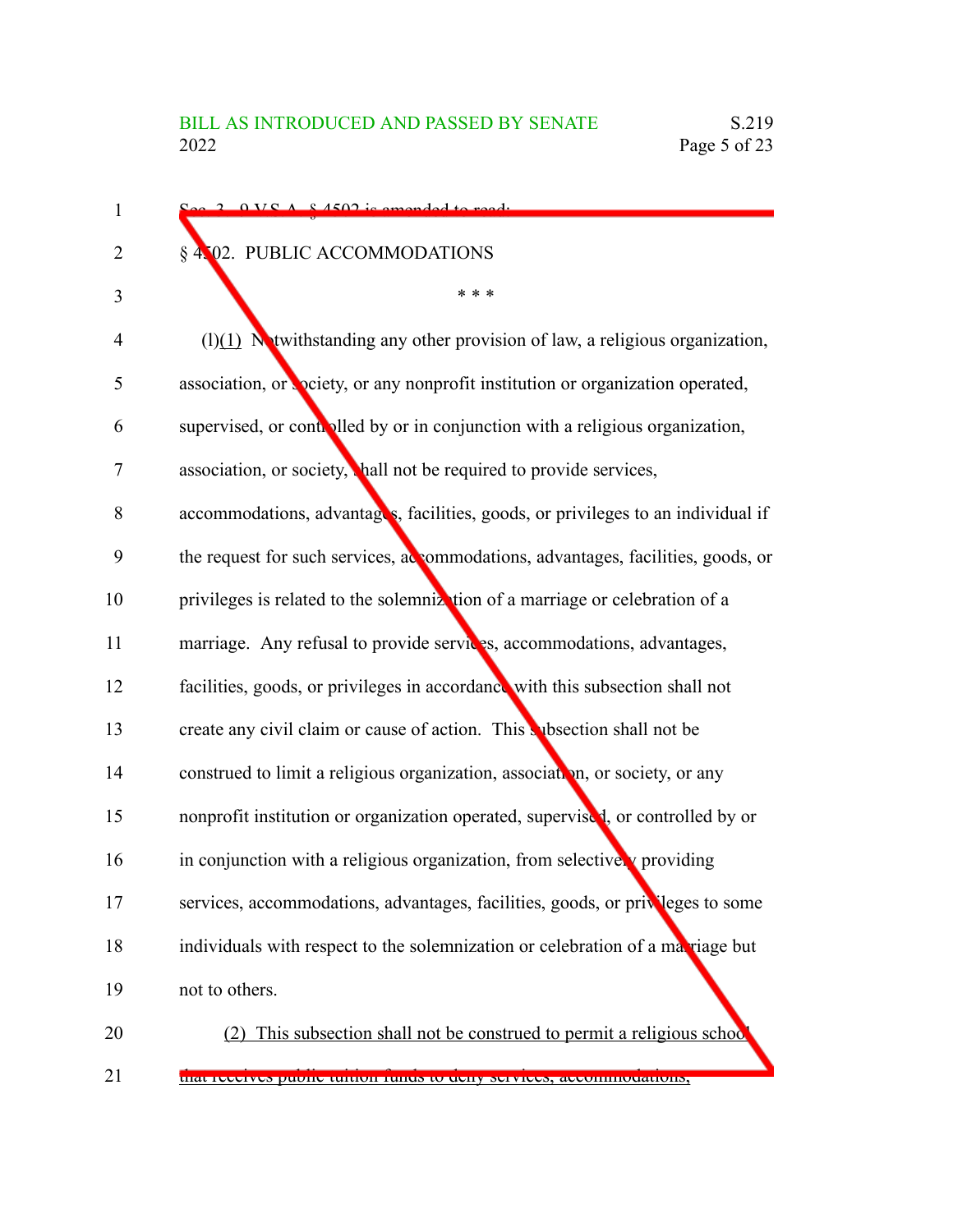| 1  | vantages, facilities, goods, or privileges to individuals because of their       |
|----|----------------------------------------------------------------------------------|
| 2  | mer absorbing in one or more of the protected categories listed under subsection |
| 3  | (a) of this section, including sexual orientation and gender identity.           |
| 4  | *** Dual Enrollment ***                                                          |
| 5  | Sec. 4. FINDINGS AND PURPOSE                                                     |
| 6  | (a) Under 16 V.N.A. § 944, certain Vermont resident high school students         |
| 7  | are able, at State expense, to take up to two classes that count both for high   |
| 8  | school and college credit.                                                       |
| 9  | (b) This benefit is available to public school students and approved             |
| 10 | independent school students on public tuition. Students are eligible for this    |
| 11 | benefit who attend an approved independent school, whether secular or with a     |
| 12 | religious mission, using public tuition.                                         |
| 13 | (c) Students are not eligible for this benefit vho attend an approved            |
| 14 | independent school, whether secular or with a religibus mission, using private   |
| 15 | tuition.                                                                         |
| 16 | (d) The Compelled Support Clause of the Vermont Constitution, Chapter 1,         |
| 17 | Article 3, as interpreted in Chittenden Town v. Department of Execution,         |
| 18 | 38 A.2d 539 (Vt. 1999), permits a school district to pay public tuition to a     |
| 19 | school with a religious mission if the school has adequate safeguards against    |
| 20 | the use of such funds for religious worship or instruction or the propagation of |
| 21 | rengious views. Therefore, under the vermoin constitution, a senoor uistrict     |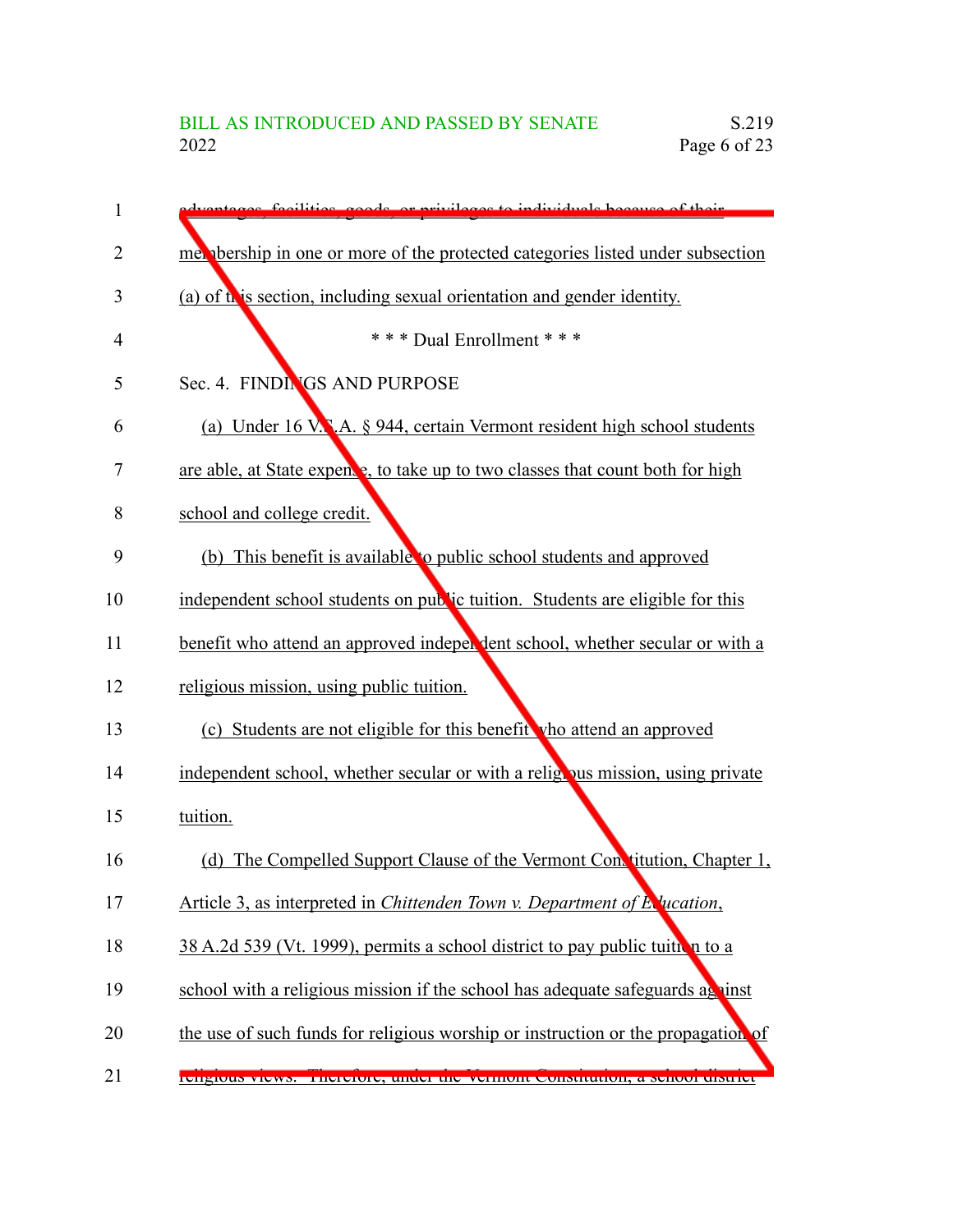| 1              | ay not dony the payment of public tuition to a school with a religious                |
|----------------|---------------------------------------------------------------------------------------|
| $\overline{2}$ | mis ion solely on the basis of its religious status, and the school is eligible for   |
| 3              | that payment if it has adequate safeguards against the use of such funds for          |
| 4              | religious we rest or instruction or the propagation of religious views.               |
| 5              | (e) Likewise under the Vermont Constitution, a school district may not                |
| 6              | deny participation <b>h</b> the dual enrollment program solely because the students   |
| 7              | attend a school with a <b>N</b> igious mission. If the school has adequate safeguards |
| 8              | as to the use of public funding, then the school is eligible for public tuition,      |
| 9              | and students who attend the school on public tuition would therefore be               |
| 10             | eligible to participate in the dual en ollment program.                               |
| 11             | (f) The purpose of Sec. 5 of this act is to ensure that school districts do not       |
| 12             | deny participation in the dual enrollment program to students who attend a            |
| 13             | school with a religious mission based on the school's religious status.               |
| 14             | Sec. 5. 16 V.S.A. $\S$ 944 is amended to read:                                        |
| 15             | § 944. DUAL ENROLLMENT PROGRAM                                                        |
| 16             | (a) Program creation. There is created a statewide Dual Inrollment                    |
| 17             | Program to be a potential component of a student's flexible pat. way. The             |
| 18             | Program shall include college courses offered on the campus of an accredited          |
| 19             | postsecondary institution and college courses offered by an accredited                |
| 20             | postsecondary institution on the campus of a secondary school. The Program            |
| 21             | may merude omme conege courses or components.                                         |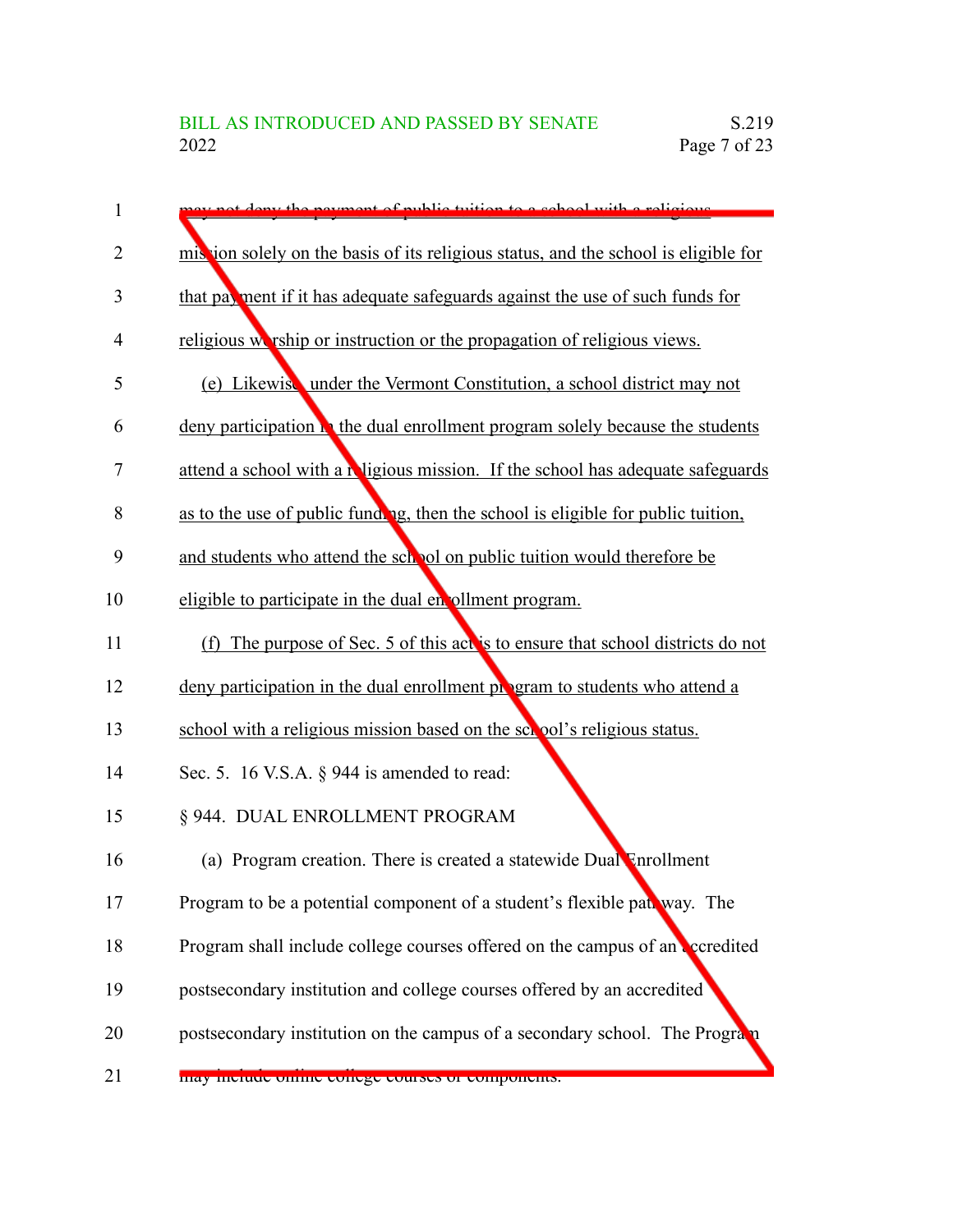$(h)$  Ctudent (1) A Vermont resident who has completed grade 10 but has not received a high school diploma is eligible to participate in the Program if:  $(A)$  the student:  $(i)$  is enrolled in: \* \* \* (III) an approved independent school in Vermont, including a school that is secular or has a religious mission, to which the student's district of residence pays publicly funded tuition  $\mathbf{u}_n$  behalf of the student; \* \* \* (k) Schools with a religious status. A school district shall not deny dual enrollment benefits under this section solely on the basis of a school's religious status. \* \* \* Effective Date \* \* \* Sec. 6. EFFECTIVE DATE This act shall take effect on passage. *\* \* \* Provision of Publicly Funded Education in Vermont \* \* \* Sec. 1. 16 V.S.A. § 820 is added to read: § 820. PROVISION OF PUBLICLY FUNDED EDUCATION IN VERMONT (a) Findings and purpose. (1) The Vermont Constitution provides that "a competent number of schools ought to be maintained in each town unless the general assembly* 1 2 3 4 5 6 7 8 9 10 11 12 13 14 15 16

*permits other provisions for the convenient instruction of youth." VT Const.*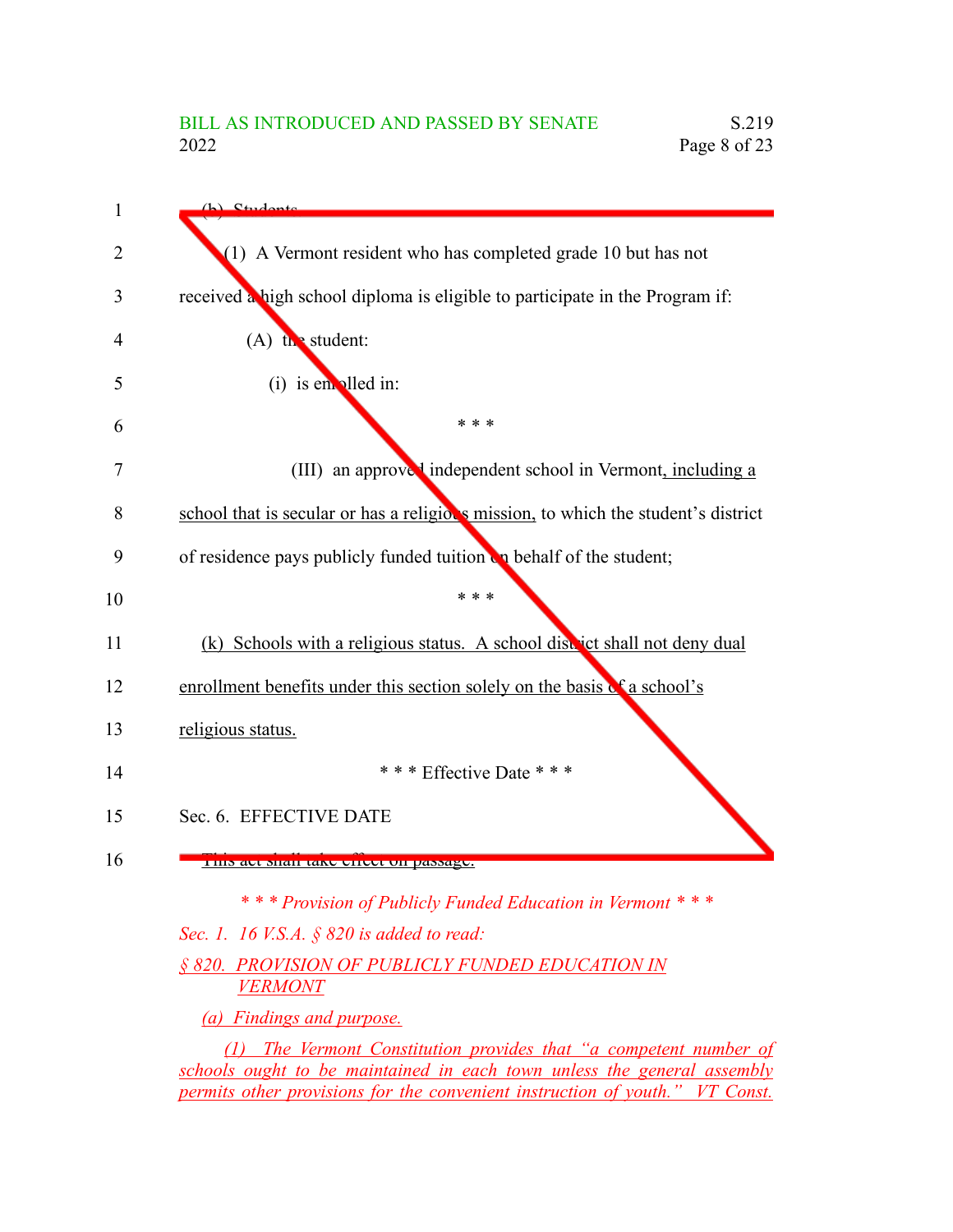*CH II, § 68. Interpreting this provision in Brigham v. State, 692 A.2d 384 (1997), the Vermont Supreme Court stated that "[t]he state may delegate to local towns and cities the authority to finance and administer the schools within their borders; it cannot, however, abdicate the basic responsibility for education by passing it on to local governments, which are themselves creations of the state." Id. at 395.*

*(A) From this, it is evident that the State has a constitutional obligation to provide public education to its youth. Many Vermont school districts operate schools, but others do not. Vermont is a relatively sparsely populated and mountainous state that has made the operation of public schools unviable in certain regions of the State. Students who live in these regions do not have the choice of enrolling in a public school in their district; their only choice is to enroll in a public school operated by another school district or an independent school or to be homeschooled.*

*(B) Therefore, in order to fulfill its constitutional requirement to provide public education to its youth, the State permits school districts that do not operate schools (nonoperating school districts) to use public funds to send their resident youth to public schools operated by other school districts or to certain independent schools. In order for an independent school to be eligible to receive public tuition, this section requires these schools to:*

*(i) comply with all federal and State antidiscrimination laws applicable to Vermont public schools; and*

*(ii) not use public tuition to support religious instruction, religious indoctrination, religious worship, or the propagation of religious views.*

*(2) Chapter 1, Article 3 of the Vermont Constitution, known as the "Compelled Support Clause," provides that "no person ... can be compelled to support any place of worship ... contrary to the dictates of conscience ..."*

*(A) In Chittenden Town v. Department of Education, 38 A.2d 539 (Vt. 1999), the Vermont Supreme Court held that a school district may pay public tuition to a school with a religious mission under the Compelled Support Clause only if the school has adequate safeguards against the use of such funds for religious worship or instruction or the propagation of religious views.*

*(B) This section sets out adequate safeguards to ensure that public tuition is not used for religious instruction, religious indoctrination, religious worship, or the propagation of religious views.*

*(b) Conditions for eligibility of an approved independent school to receive public tuition. An approved independent school shall be eligible to receive public tuition only if all of the following conditions are met.*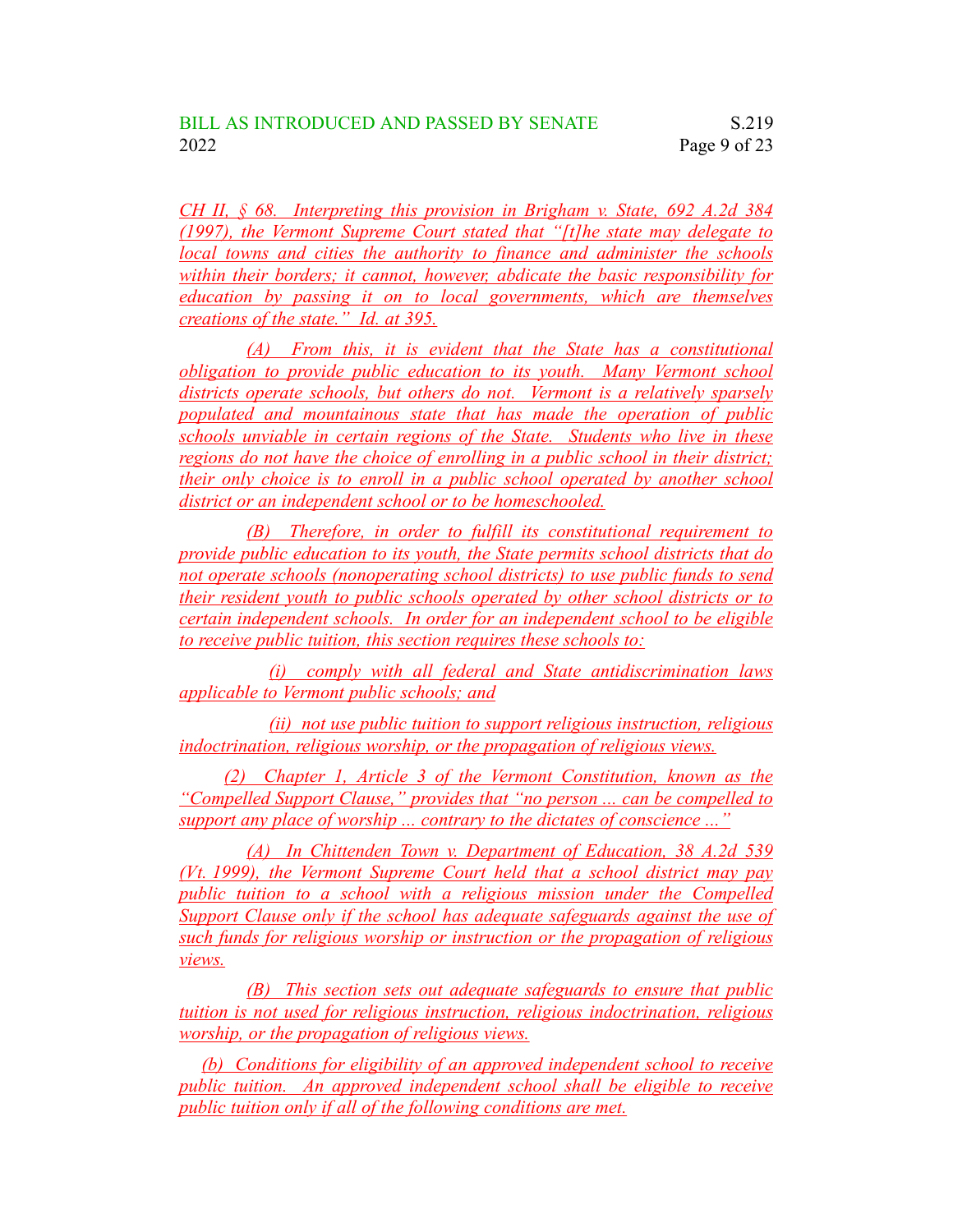*(1)(A) The school has adopted and implemented policies and procedures to comply with all federal and State antidiscrimination laws applicable to Vermont public schools and makes reasonable efforts to enforce these policies and procedures. Compliance with the requirements set forth in these antidiscrimination laws includes compliance with the Vermont Public Accommodations Act, 9 V.S.A. chapter 139, the Vermont Fair Employment Practices laws, 21 V.S.A. chapter 5, subchapter 6, and all other federal and State antidiscrimination laws that apply to public schools, to the same extent that these laws apply to public schools, even if those laws by their terms do not apply to the approved independent school.*

*(B) Notwithstanding 21 V.S.A. § 495(e) (Unlawful Employment Practice), which permits religious organizations, under limited circumstances, to discriminate on the basis of sexual orientation or gender identity with respect to matters of employment, approved independent schools eligible to receive public tuition shall not discriminate on the basis of sexual orientation or gender identity with respect to matters of employment.*

*(C) The school posts and maintains on its website in a prominent place its policy to comply with all antidiscrimination laws that apply to public schools.*

*(2) None of the public tuition will be used to support religious instruction, religious indoctrination, religious worship, or the propagation of religious views, except for religious instruction that is designed to provide an overview of religious history and teachings and does not support religious instruction, religious indoctrination, religious worship, or the propagation of any one religion or theology over others. As used in this section, "indoctrination" means to instruct in a body of doctrine or principles.*

*(3) The school receives approval from the State Board of Education to receive public tuition. In order to receive State Board approval, the school shall, in addition to satisfying any conditions required by the State Board, enter into a contract with the State Board, signed by an authorized representative acting on behalf of the school's governing body, agreeing to comply with the eligibility requirements under subdivisions (1)–(2) of this subsection (antidiscrimination; no use of funds for religious purposes).*

*(c) Process for payment and school selection.*

*(1) The State Board of Education shall maintain a list of approved independent schools eligible to receive public tuition on its website.*

*(2) A school district may only pay tuition to an approved independent school eligible to receive public tuition listed on the State Board's website.*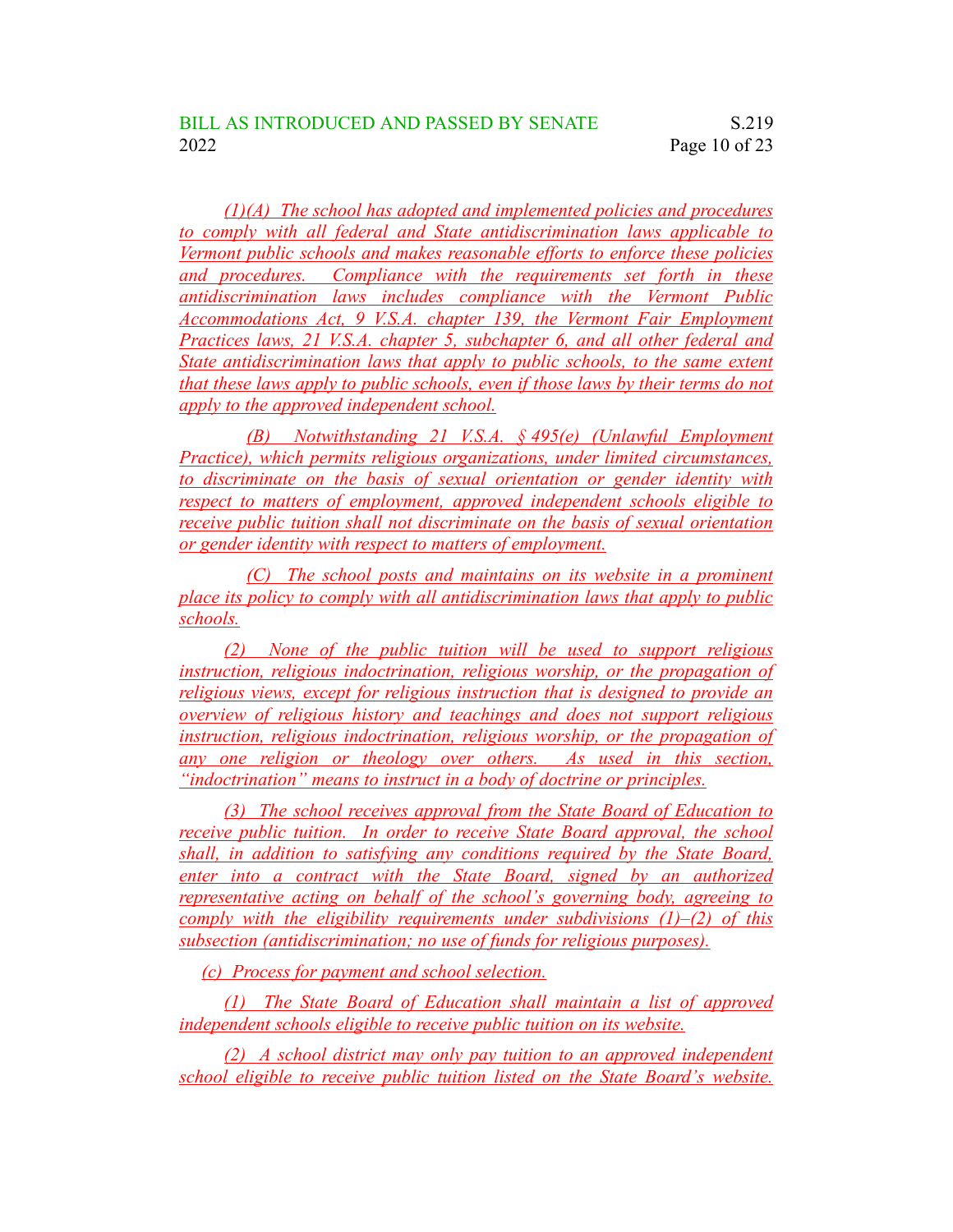*Payment of public tuition shall be made directly from the district to the school unless otherwise required by court order.*

*(d) Approved independent school eligible to receive public tuition. As used in this title, an "approved independent school eligible to receive public tuition" means an approved independent school that is eligible to receive public tuition under this section. An independent school meeting education quality standards under section 165 of this title or an approved independent school in Vermont functioning as an approved area career technical center under chapter 37 of this title that seeks to receive public tuition is required also to qualify as an approved independent school eligible to receive public tuition.*

*(e) No private right of action. No private right of action is created by this section against an approved independent school eligible to receive public tuition for noncompliance with subsection (b) of this section or noncompliance with the contract between the school and the State Board of Education required under that subsection. The State Board is authorized to use its powers under subdivision 166(b)(5) of this title to revoke, suspend, or impose conditions on the eligibility of an approved independent school to receive public tuition for noncompliance with these requirements. The State Board shall establish and maintain a process to receive, investigate, and resolve allegations of noncompliance with these requirements in a manner that provides due process for the person or persons making the allegation and the approved independent school against which the allegation is made.*

*Sec. 1a. 16 V.S.A. § 820 is amended to read:*

### *§ 820. PROVISION OF PUBLICLY FUNDED EDUCATION IN VERMONT*

*(a) Findings and purpose.*

*(1) The Vermont Constitution provides that "a competent number of schools ought to be maintained in each town unless the general assembly permits other provisions for the convenient instruction of youth." VT Const. CH II, § 68. Interpreting this provision in Brigham v. State, 692 A.2d 384 (1997), the Vermont Supreme Court stated that "[t]he state may delegate to local towns and cities the authority to finance and administer the schools within their borders; it cannot, however, abdicate the basic responsibility for education by passing it on to local governments, which are themselves creations of the state." Id. at 395.*

*(B) Therefore, in order to fulfill its constitutional requirement to provide public education to its youth, the State permits school districts that do not operate schools (nonoperating school districts) to use public funds to send*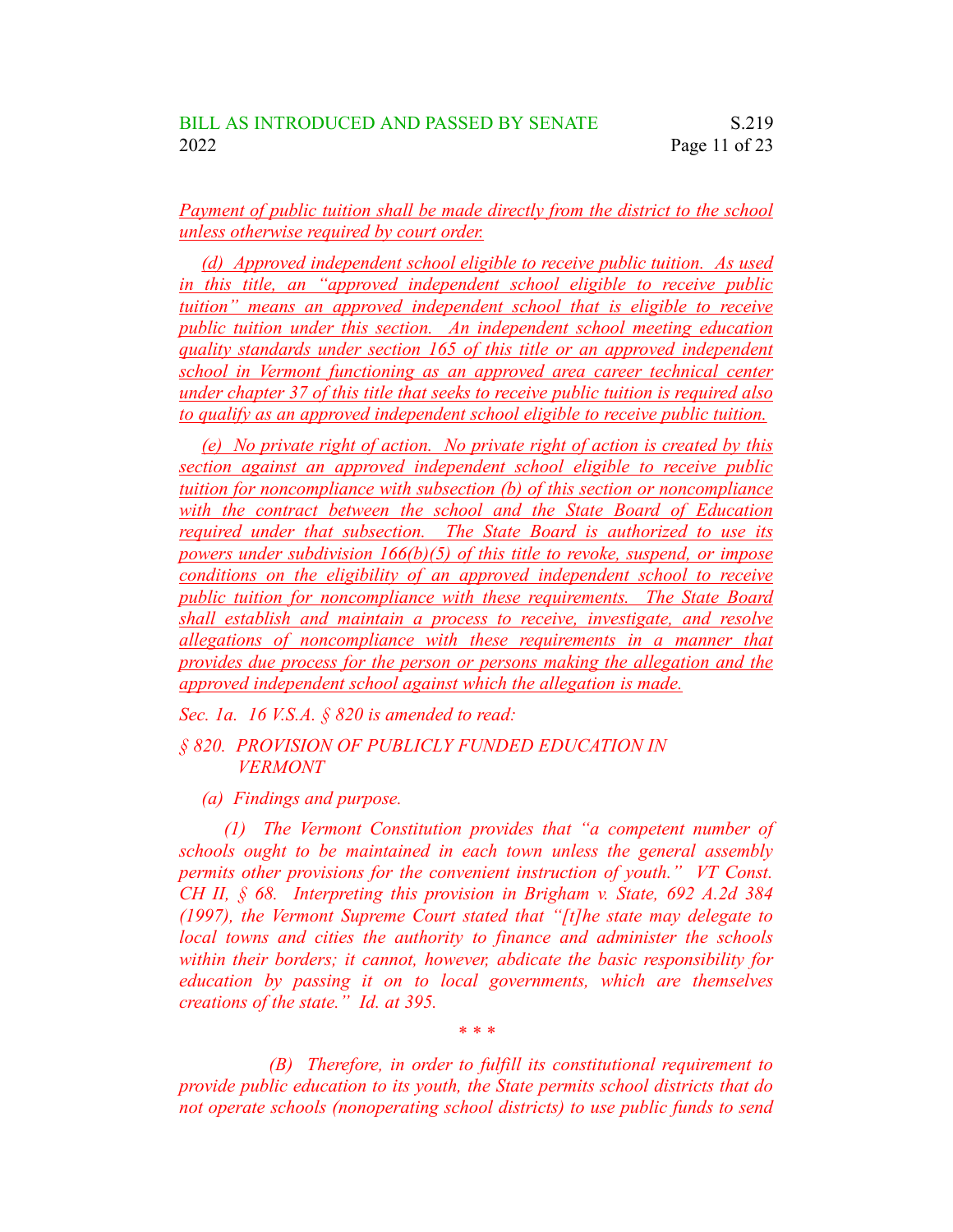*their resident youth to public schools operated by other school districts or to certain independent schools. In order for an independent school to be eligible to receive public tuition, this section requires these schools to:*

*(i) comply with all federal and State antidiscrimination laws applicable to Vermont public schools; and*

*(ii) not use public tuition to support religious instruction, religious indoctrination, religious worship, or the propagation of religious views.; and*

*(iii) enroll any student with an individualized education program (IEP) who requires special education services and who is placed in the independent school as an appropriate placement and least restrictive environment for the student by the student's individualized education program team or by the local education agency (LEA) as required under section 2973 of this title.*

*\* \* \**

*(b) Conditions for eligibility of an approved independent school to receive public tuition. An approved independent school shall be eligible to receive public tuition only if all of the following conditions are met.*

*\* \* \**

*(3) The school enrolls any student with an individualized education program who requires special education services and who is placed in the approved independent school as an appropriate placement and least restrictive environment for the student by the student's individualized education program team or by LEA as required under section 2973 of this title.*

*(3)(4) The school receives approval from the State Board of Education to receive public tuition. In order to receive State Board approval, the school shall, in addition to satisfying any conditions required by the State Board, enter into a contract with the State Board, signed by an authorized representative acting on behalf of the school's governing body, agreeing to comply with the eligibility requirements under subdivisions (1)–(2)(3) of this subsection (antidiscrimination; no use of funds for religious purposes; enrollment of students on an IEP).*

*\* \* \**

*\* \* \* Dual Enrollment \* \* \**

*Sec. 2. 16 V.S.A. § 944 is amended to read: § 944. DUAL ENROLLMENT PROGRAM*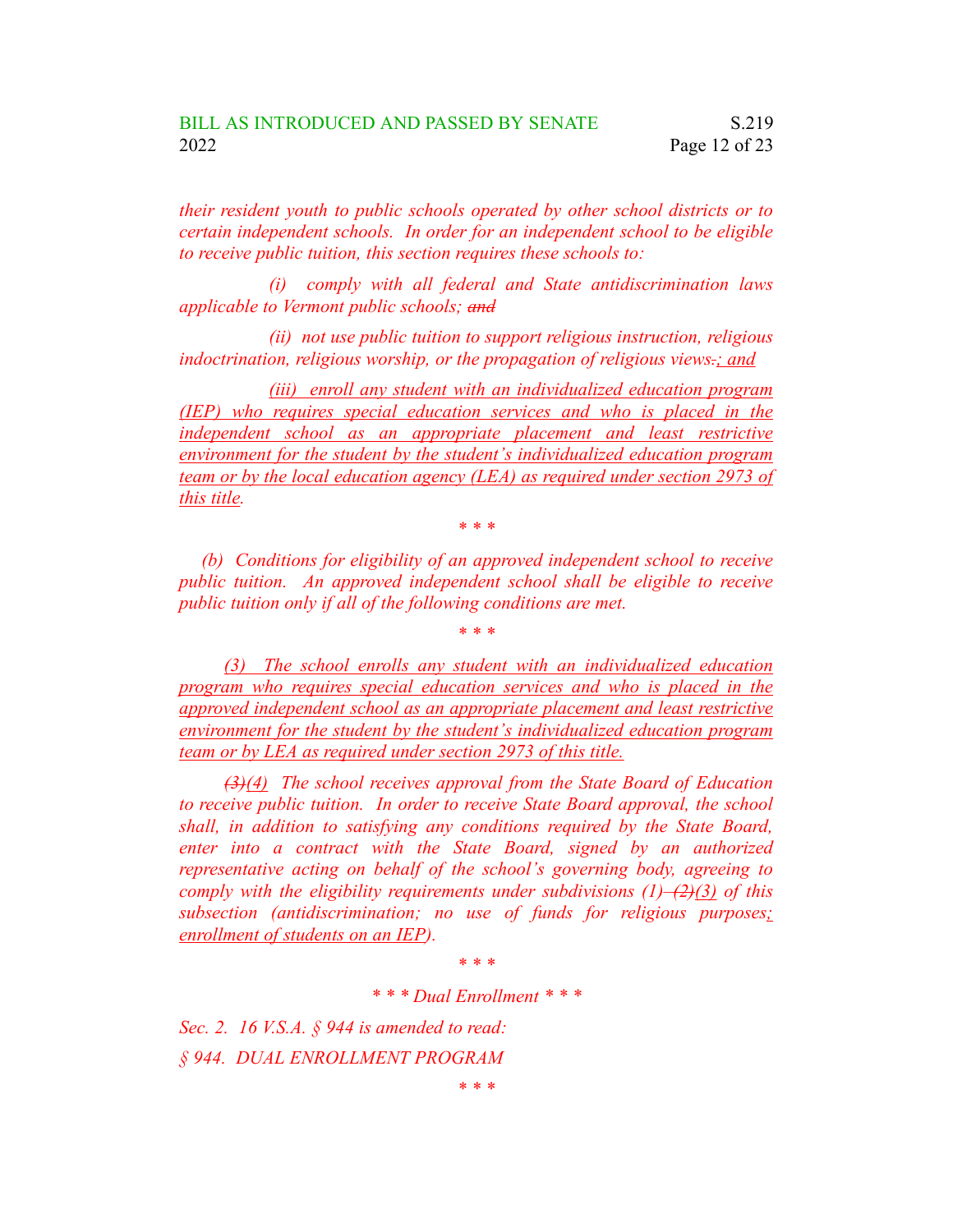*(b) Students.*

*(1) A Vermont resident who has completed grade 10 but has not received a high school diploma is eligible to participate in the Program if:*

*(A) the student:*

*(i) is enrolled in:*

*(I) a Vermont public school, including a Vermont career technical center;*

*(II) a public school in another state or an approved independent school that is designated as the public secondary school for the student's district of residence; or*

*(III) an approved independent school in Vermont to which the student's district of residence pays publicly funded tuition on behalf of the student;*

*(ii) is assigned to a public school through the High School Completion Program; or*

*(iii) is a home study student; none of the payment to the accredited postsecondary institution will be used to support religious instruction, religious indoctrination as defined in section 820 of this title, religious worship, or the propagation of religious views, except for religious instruction that is designed to provide an overview of religious history and teachings and does not support religious instruction, religious indoctrination, religious worship, or the propagation of religious views of any one religion or theology over others; and*

*(B) the student is not enrolled in a recognized independent school or a school or program that is not recognized for attendance purposes under section 1121 of this title;*

*(B)(C) dual enrollment is an element included within the student's personalized learning plan; and*

*(C)(D) the secondary school and the postsecondary institution have determined that the student is sufficiently prepared to succeed in a dual enrollment course, which can be determined in part by the assessment tool or tools identified by the participating postsecondary institution.*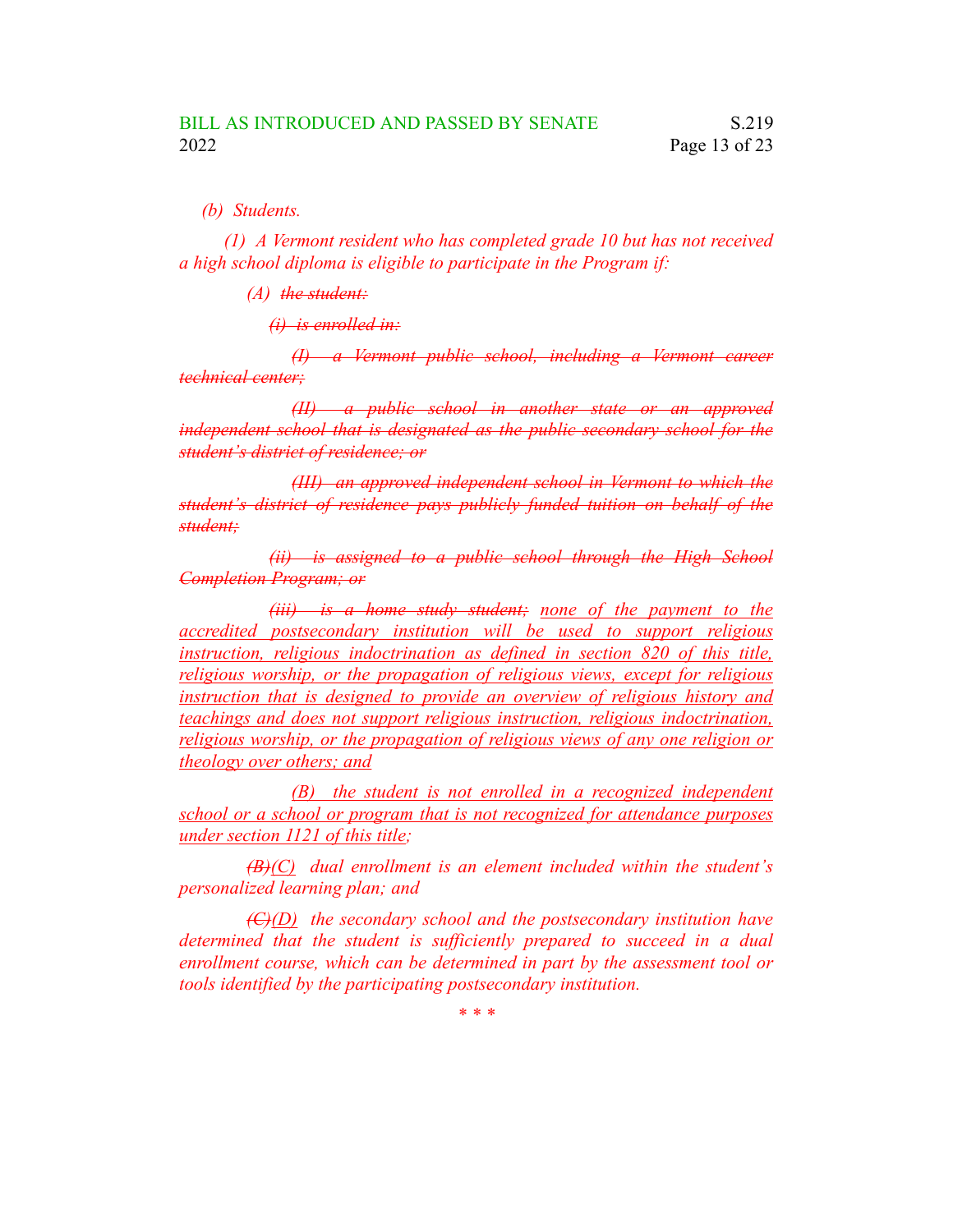*\* \* \* Conforming Changes \* \* \**

*Sec. 3. 16 V.S.A. § 11 is amended to read:*

*§ 11. CLASSIFICATIONS AND DEFINITIONS*

*(a) As used in this title, unless the context otherwise clearly requires:*

*\* \* \**

*(36) "Approved independent school eligible to receive public tuition" means an approved independent school that is also approved by the State Board of Education to receive public tuition under section 820 of this title.*

*Sec. 4. 16 V.S.A. § 165 is amended to read:*

*§ 165. EDUCATION QUALITY STANDARDS; EQUAL EDUCATIONAL OPPORTUNITIES; INDEPENDENT SCHOOL MEETING EDUCATION QUALITY STANDARDS*

*\* \* \**

*(b) Annually, the Secretary shall determine whether students in each Vermont public school are provided educational opportunities substantially equal to those provided in other public schools. If the Secretary determines that a school is not meeting the education quality standards listed in subsection (a) of this section or that the school is making insufficient progress in improving student performance in relation to the standards for student performance set forth in subdivision 164(9) of this title, he or she the Secretary shall describe in writing actions that a district must take in order to meet either or both sets of standards and shall provide technical assistance to the school. If the school fails to meet the standards or make sufficient progress within two years of the determination, the Secretary shall recommend to the State Board one or more of the following actions:*

*(4) the State Board close an individual school or schools and require that the school district pay tuition to another public school or an approved independent school pursuant to chapter 21 of this title eligible to receive public tuition; or*

*\* \* \**

*\* \* \**

*Sec. 5. 16 V.S.A. § 166 is amended to read: § 166. APPROVED AND RECOGNIZED INDEPENDENT SCHOOLS*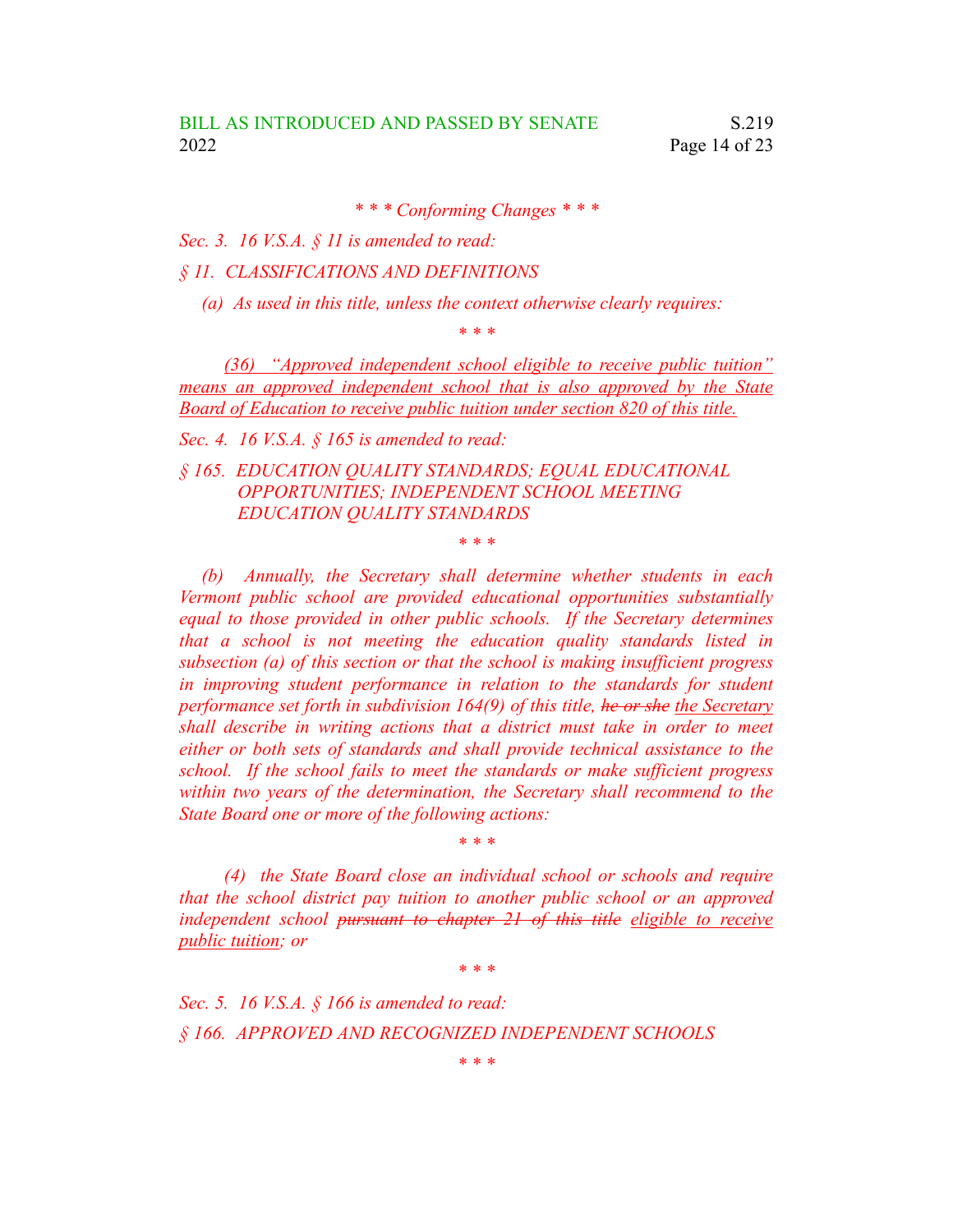*(b) Approved independent schools. On application, the State Board shall approve an independent school that offers elementary or secondary education if it finds, after opportunity for hearing, that the school provides a minimum course of study pursuant to section 906 of this title and that it substantially complies with all statutory requirements for approved independent schools and the Board's rules for approved independent schools. An independent school that intends to accept public tuition shall be approved by the State Board only on the condition that the school agrees, notwithstanding any provision of law to the contrary, to enroll any student who requires special education services and who is placed in or referred to the approved independent school as an appropriate placement and least restrictive environment for the student by the student's individualized education program team or by the local education agency; provided, however, that this requirement shall not apply to an independent school that limits enrollment to students who are on an individualized education program or a plan under Section 504 of the Rehabilitation Act of 1973, 29 U.S.C. § 794, and who are enrolled pursuant to a written agreement between the local education agency and the school. Except as provided in subdivision (6) of this subsection, the Board's rules must at minimum require that the school have the resources required to meet its stated objectives, including financial capacity, faculty who are qualified by training and experience in the areas in which they are assigned, and physical facilities and special services that are in accordance with any State or federal law or regulation. Approval may be granted without State Board evaluation in the case of any school accredited by a private, State, or regional agency recognized by the State Board for accrediting purposes, provided that the State Board shall determine that the school complies with all student enrollment provisions required by law.*

### *Sec. 6. 16 V.S.A. § 821 is amended to read:*

*§ 821. SCHOOL DISTRICT TO MAINTAIN PUBLIC ELEMENTARY SCHOOLS OR PAY TUITION*

*\* \* \**

*\* \* \**

*(d) Notwithstanding subdivision (a)(1) of this section, the electorate of a school district that does not maintain an elementary school may grant general authority to the school board to pay tuition for an elementary student at an approved independent elementary school eligible to receive public tuition or an independent school meeting education quality standards pursuant to sections 823 and 828 of this chapter upon notice given by the student's parent or legal guardian before April 15 for the next academic year.*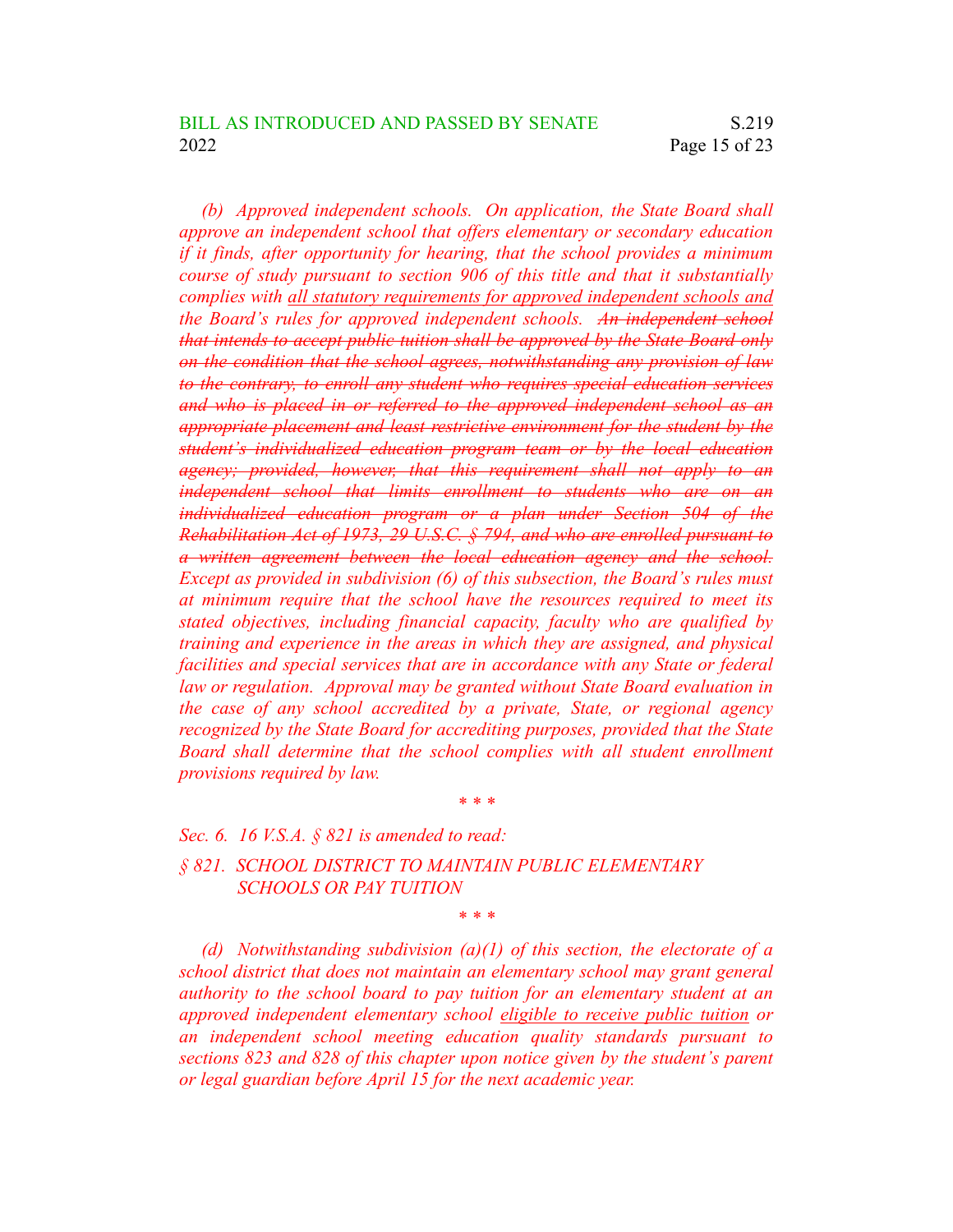#### *Sec. 7. 16 V.S.A. § 822 is amended to read:*

## *§ 822. SCHOOL DISTRICT TO MAINTAIN PUBLIC HIGH SCHOOLS OR PAY TUITION*

*(a) Each school district shall maintain one or more approved high schools in which high school education is provided for its resident students unless:*

*(1) the electorate authorizes the school board to close an existing high school and to provide for the high school education of its students by paying tuition to a public high school, an approved independent high school, or an independent school meeting education quality standards, to be selected by the parents or guardians of the student, within or outside the State in accordance with sections 824 and 828 of this title; or*

*\* \* \**

*(c)(1) A school district may both maintain a high school and furnish high school education by paying tuition:*

*\* \* \**

*(B) to an approved independent school eligible to receive public tuition or an independent school meeting education quality standards if the school board judges that a student has unique educational needs that cannot be served within the district or at a nearby public school.*

*\* \* \**

*Sec. 8. 16 V.S.A. § 823 is amended to read:*

*§ 823. ELEMENTARY TUITION*

*\* \* \**

*(b) Unless the electorate of a school district authorizes payment of a higher amount at an annual or special meeting warned for the purpose, the tuition paid to an approved independent elementary school eligible to receive public tuition or an independent school meeting education quality standards shall not exceed the least of:*

*\* \* \**

*Sec. 9. 16 V.S.A. § 824 is amended to read: § 824. HIGH SCHOOL TUITION*

*\* \* \**

*(c) The district shall pay an amount not to exceed the average announced tuition of Vermont union high schools for the year of attendance for its students enrolled in an approved independent school eligible to receive public tuition*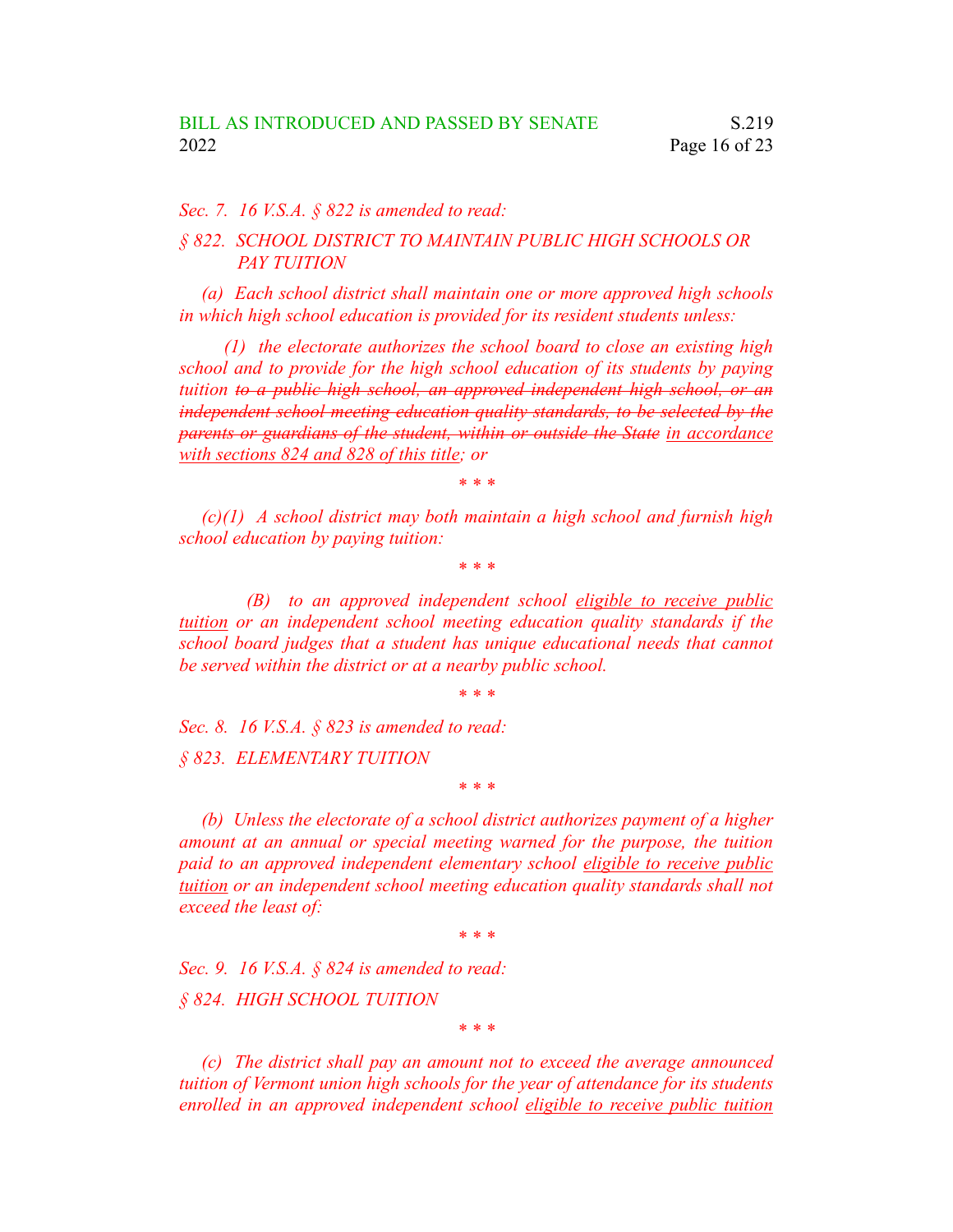*that does not functioning function as a Vermont area career technical center, or any higher amount approved by the electorate at an annual or special meeting warned for that purpose.*

*Sec. 10. 16 V.S.A. § 827 is amended to read:*

## *§ 827. DESIGNATION OF A PUBLIC HIGH SCHOOL OR AN APPROVED INDEPENDENT HIGH SCHOOL AS THE PUBLIC HIGH SCHOOL OF A SCHOOL DISTRICT*

*(a) A school district not maintaining an approved public high school may vote on such terms or conditions as it deems appropriate, to designate three or fewer approved independent schools eligible to receive public tuition or public high schools as the public high school or schools of the district.*

*\* \* \**

*(c) A parent or legal guardian who is dissatisfied with the instruction provided at a designated school or who cannot obtain for his or her the parent's or legal guardian's child the kind of course or instruction desired there, or whose child can be better accommodated in an approved independent school eligible to receive public tuition or public high school nearer his or her the child's home during the next academic year, may request on or before April 15 that the school board pay tuition to another approved independent school eligible to receive public tuition or public high school selected by the parent or guardian.*

*\* \* \**

*\* \* \**

*(e) Notwithstanding any other provision of law to the contrary:*

*(2) unless otherwise directed by an affirmative vote of the school district, when the Wells Board approves parental requests to pay tuition to a nondesignated approved independent school eligible to receive public tuition or public school, the Board shall pay tuition in an amount not to exceed the base education amount as determined under section 4011 of this title for the fiscal year in which tuition is being paid; and*

*(3) unless otherwise directed by an affirmative vote of the school district, when the Strafford Board approves a parental request to pay tuition to a nondesignated approved independent school eligible to receive public tuition or public school, the Board shall pay tuition to the nondesignated school pursuant to section 824 of this title for the year in which the student is enrolled; provided, however, that it shall not pay tuition in an amount that exceeds the tuition paid to the designated school for the same academic year.*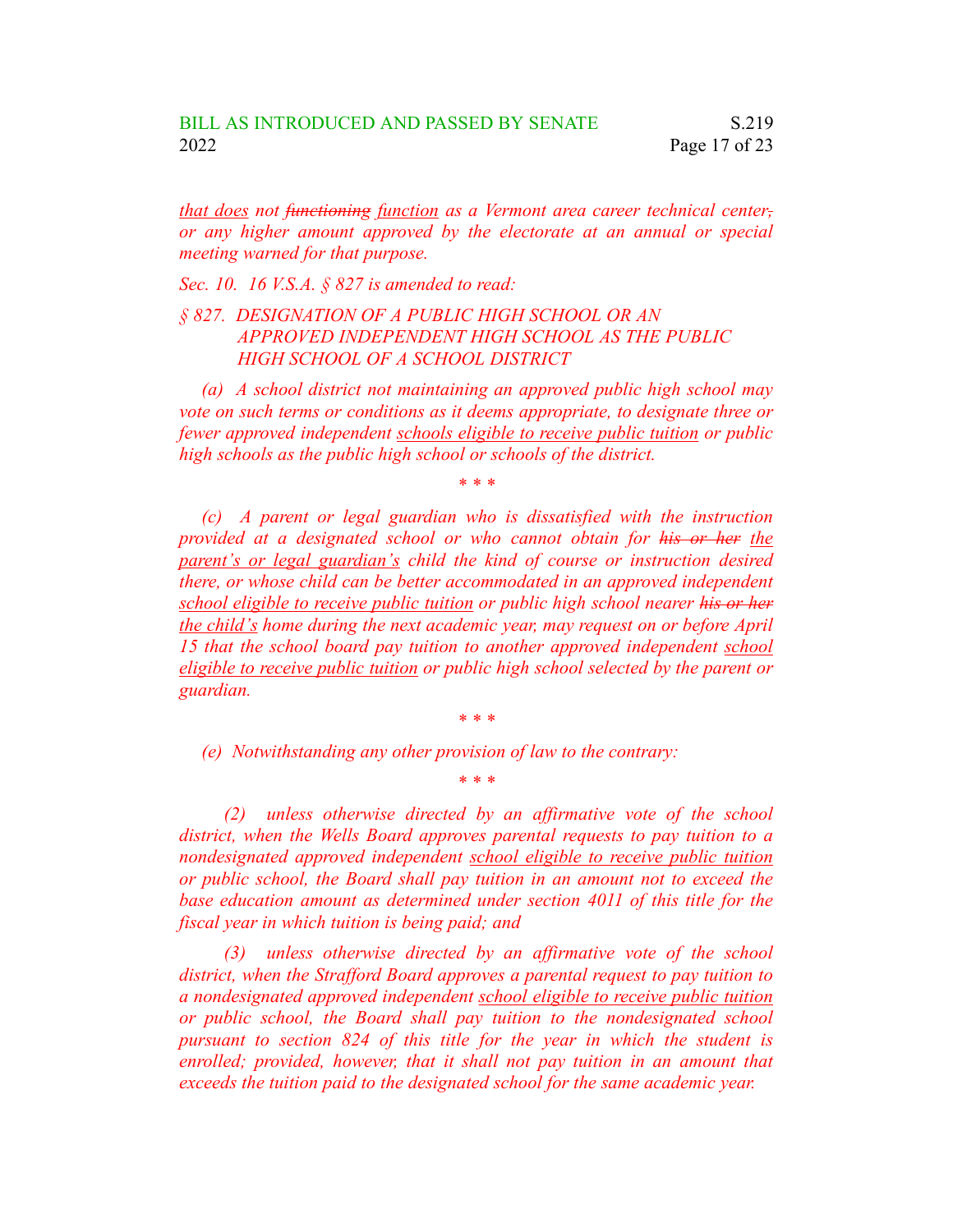#### *Sec. 11. 16 V.S.A. § 828 is amended to read:*

### *§ 828. TUITION TO APPROVED SCHOOLS; AGE; APPEAL*

*(a) A school district shall not pay the tuition of a student except to a public school, an approved independent school eligible to receive public tuition, an independent school meeting education quality standards, a tutorial program approved by the State Board, an approved education program, or, subject to subsection (b) of this section, an independent school in another state or country approved under the laws of that state or country, nor shall payment. Payment of tuition on behalf of a person shall not be denied on account of age. Unless otherwise provided, a person who is aggrieved by a decision of a school board relating to eligibility for tuition payments, the amount of tuition payable, or the school he or she the person may attend, may appeal to the State Board, and its decision shall be final.*

*(b) An independent school in another state or country that is approved under the laws of that state or country is eligible to receive public tuition if all of the following conditions are met:*

*(1) It is located in a state that borders Vermont or in the Quebec Province of Canada, provided that an independent school that is not located in a state that borders Vermont or in the Quebec Province of Canada shall be eligible to receive public tuition if:*

*(A) the student is on an individual education program (IEP) and is placed at the school in accordance with the Individuals with Disabilities Education Act, 20 U.S.C. chapter 33, as amended;*

*(B) the student is on a plan under Section 504 of the Rehabilitation Act of 1973, 29 U.S.C. § 794, as amended (504 Plan); or*

*(C) the student is determined to be disabled by the evaluation planning team or local education agency representative under State Board of Education rules.*

*(2)(A) The independent school has adopted and implemented policies and procedures to comply with all antidiscrimination laws applicable to public schools in the state or country where the independent school is located and makes reasonable efforts to enforce these policies and procedures. Compliance with the requirements set forth in these antidiscrimination laws includes compliance with antidiscrimination laws to the same extent as these laws apply to public schools, even if those laws by their terms do not apply to the independent school.*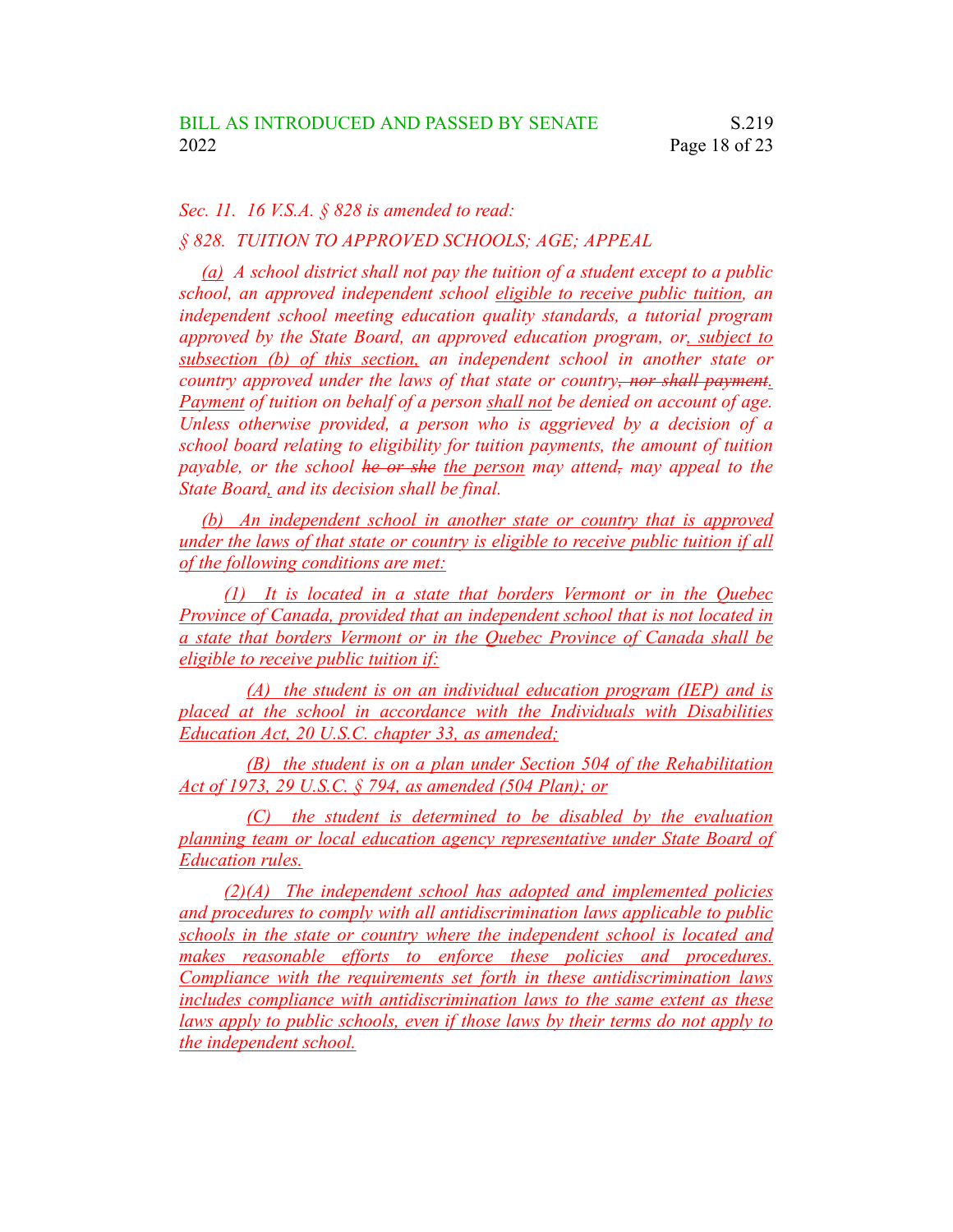*(B) The independent school posts and maintains on its website in a prominent place its policy to comply with all antidiscrimination laws that apply to public schools in the state or country where the independent school is located.*

*(3) None of the public tuition will be used to support religious instruction, religious indoctrination (as defined in section 820 of this title), religious worship, or the propagation of religious views, except for religious instruction that is designed to provide an overview of religious history and teachings and does not support religious instruction, religious indoctrination, religious worship, or the propagation of religious views of any one religion or theology over others.*

*(4) The independent school enters into a contract with the Vermont State Board of Education, signed by an authorized representative acting on behalf of the school's governing body, agreeing to comply with the eligibility requirements under subdivisions (2)–(3) of this subsection (antidiscrimination; no use of funds for religious purposes).*

*Sec. 12. 16 V.S.A. § 1073 is amended to read:*

*§ 1073. "LEGAL PUPIL" DEFINED; ACCESS TO SCHOOL*

*\* \* \**

*(b) Access to school.*

*\* \* \**

*(2) Right to enroll in a public or independent school. Notwithstanding the provisions of sections 822 and 1075 of this title, a pregnant or parenting student may enroll in any approved public school in Vermont or an adjacent state, any approved independent school eligible to receive public tuition in Vermont, or any other educational program approved by the State Board in which any other legal pupil in Vermont may enroll.*

*\* \* \**

*Sec. 13. 16 V.S.A. § 2962 is amended to read:*

*§ 2962. EXTRAORDINARY SPECIAL EDUCATION REIMBURSEMENT*

*\* \* \**

*(e) Under section 2973 of this title, a supervisory union, in its role as the local education agency, may place a student with an individualized education program under the Individuals with Disabilities Education Act, 20 U.S.C. chapter 33, with certain approved independent schools that accept public tuition eligible to receive public tuition. If the approved independent school is*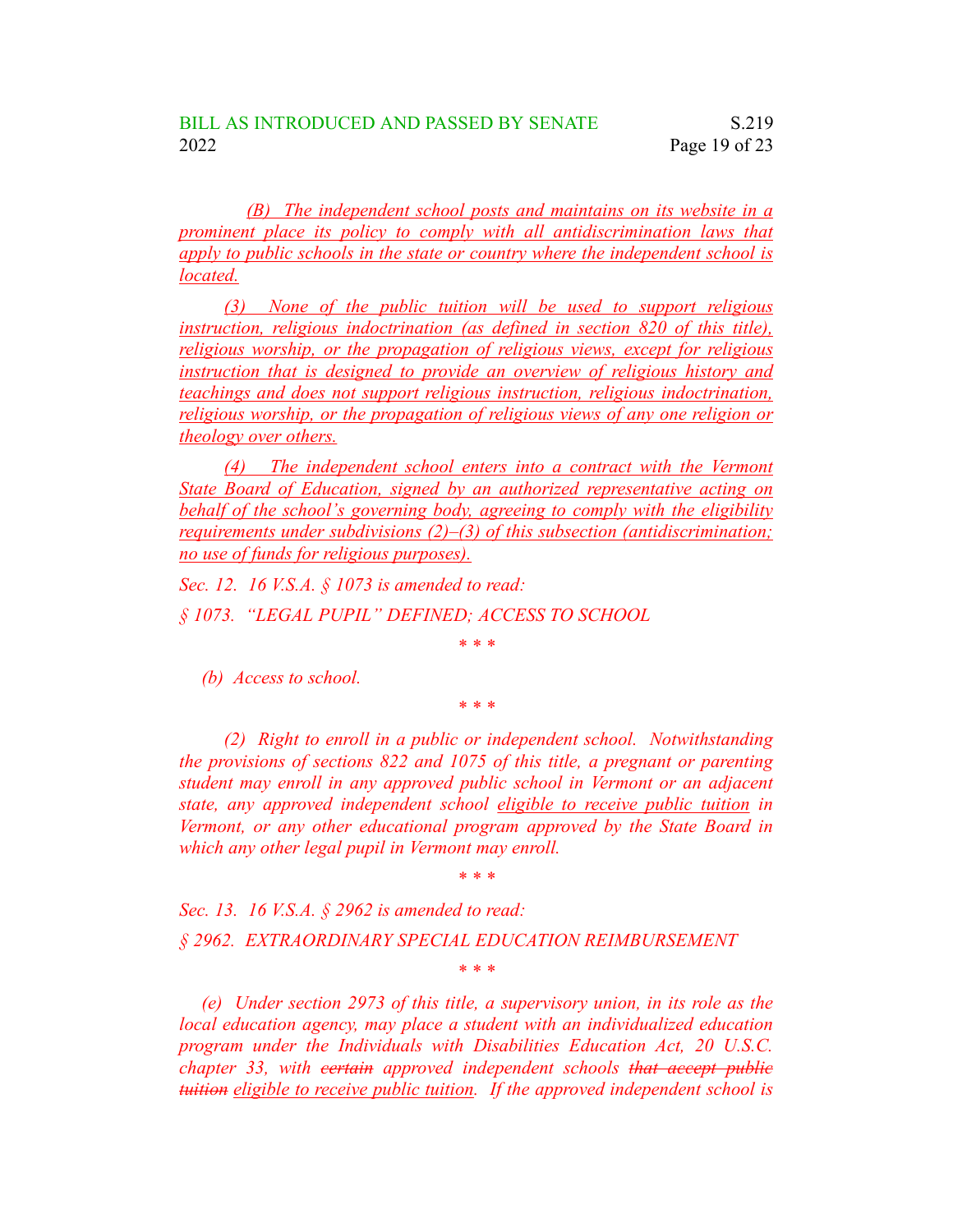*entitled to special education cost reimbursement under that section, it may bill the supervisory union for excess special education costs incurred by the independent school in providing special education services to that student beyond those covered by general tuition. If those costs for that student exceed the extraordinary expenditures threshold as defined in subdivision (a)(2) of this section, the supervisory union shall be entitled to extraordinary reimbursement.*

*Sec. 14. 16 V.S.A. § 2973 is amended to read:*

### *§ 2973. INDEPENDENT SCHOOL TUITION RATES*

*(a)(1) Notwithstanding any provision of law to the contrary, an approved independent school that accepts eligible to receive public tuition shall enroll any student with an individualized education program who requires special education services and who is placed in the approved independent school as an appropriate placement and least restrictive environment for the student by the student's individualized education program team or by the local education agency (LEA); provided, however, that this requirement shall not apply to an independent school that limits enrollment to students who are on an individualized education program or a plan under Section 504 of the Rehabilitation Act of 1973, 29 U.S.C. § 794, and who are enrolled pursuant to a written agreement between the LEA and the school.*

*\* \* \**

*\* \* \* Development of Standard Contract \* \* \**

#### *Sec. 15. DEVELOPMENT OF STANDARD CONTRACT*

*(a) On or before August 1, 2022, the State Board of Education shall create and post on its website a standard form contract for use by approved independent schools eligible to receive public tuition that complies with the requirements of 16 V.S.A. § 820(b)(3) (antidiscrimination; no use of funds for religious purposes; enrollment of students on an individualized education program). The contract shall contain each of the following provisions:*

*(1) The State Board's authorization for the school to receive public tuition is conditioned on continued compliance by the school of this contract as well as any other conditions required by law or State Board rules.*

*(2)(A) The school has adopted and implemented policies and procedures to comply with all federal and State antidiscrimination laws applicable to Vermont public schools and makes reasonable efforts to enforce these policies and procedures. Compliance with the requirements set forth in these antidiscrimination laws includes compliance with the Vermont Public Accommodations Act, 9 V.S.A. chapter 139, the Vermont Fair Employment*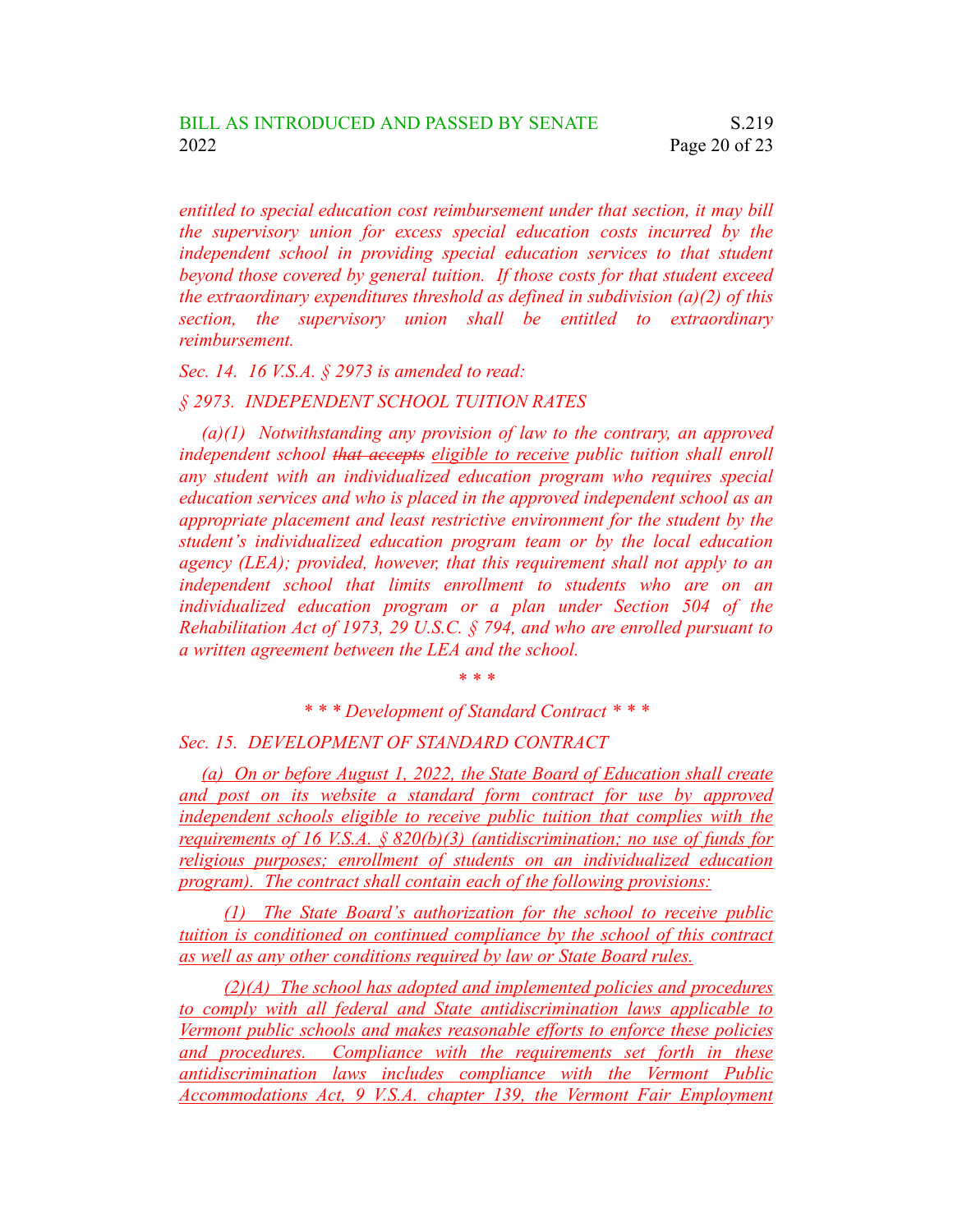*Practices laws, 21 V.S.A. chapter 5, subchapter 6, and all other federal and State antidiscrimination laws that apply to public schools to the same extent that these laws apply to public schools, even if those laws by their terms do not apply to the school.*

*(B) Notwithstanding subsection (e) of 21 V.S.A. § 495 (Unlawful Employment Practice), which permits religious organizations, under limited circumstances, to discriminate on the basis of sexual orientation or gender identity with respect to matters of employment, the school shall not discriminate on the basis of sexual orientation or gender identity with respect to matters of employment.*

*(C) The school has posted and shall maintain on its website in a prominent place its policy to comply with all antidiscrimination laws that apply to public schools.*

*(3) None of the public tuition will be used by the school to support religious instruction, religious indoctrination, religious worship, or the propagation of religious views, except for religious instruction that is designed to provide an overview of religious history and teachings and does not support religious instruction, religious indoctrination, religious worship, or the propagation of any one religion or theology over others. As used in this contract, "indoctrination" means to instruct in a body of doctrine or principles.*

*(4) Commencing with the 2023–2024 school year and thereafter, the school shall enroll any student with an individualized education program who requires special education services and who is placed in the school as an appropriate placement and least restrictive environment for the student by the student's individualized education program team or by the local education agency as required under 16 V.S.A. § 2973.*

*(b) On or before August 1, 2022, the State Board of Education shall create and post on its website a standard form contract for use by independent schools in another state or country that complies with the requirements of 16 V.S.A. § 828(b) (antidiscrimination; no use of funds for religious purposes). The contract shall contain each of the following provisions:*

*(1) The State Board's authorization for the school to receive public tuition is conditioned on continued compliance by the school of this contract.*

*(2)(A) The independent school has adopted and implemented policies and procedures to comply with all antidiscrimination laws applicable to public schools in the state or country where the independent school is located and makes reasonable efforts to enforce these policies and procedures. Compliance with the requirements set forth in these antidiscrimination laws*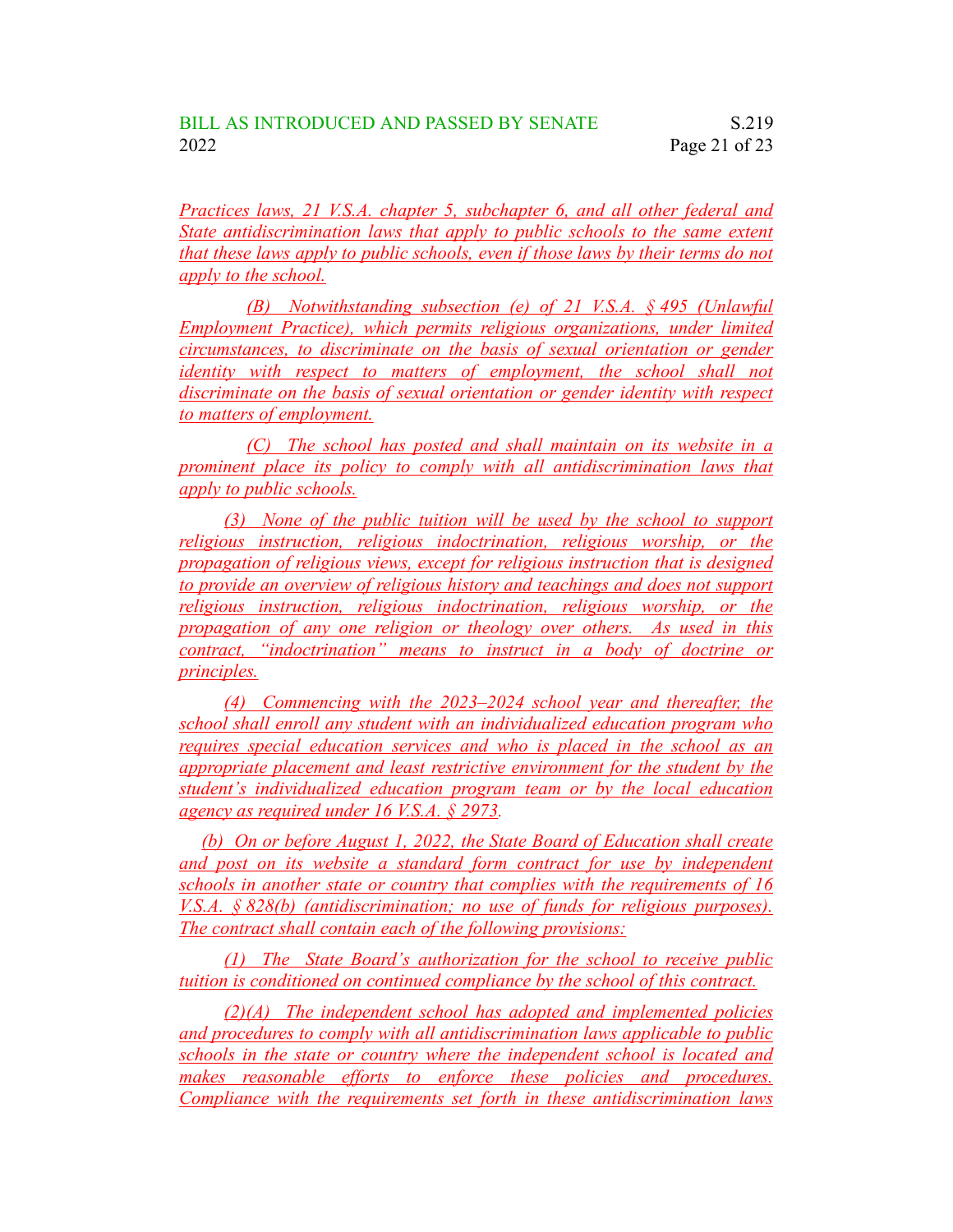*includes compliance with antidiscrimination laws to the same extent as these laws apply to public schools, even if those laws by their terms do not apply to the independent school.*

*(B) The independent school posts and maintains on its website in a prominent place its policy to comply with all antidiscrimination laws that apply to public schools in the state or country where the independent school is located.*

*(3) None of the public tuition will be used to support religious instruction, religious indoctrination, religious worship, or the propagation of religious views, except for religious instruction that is designed to provide an overview of religious history and teachings and does not support religious instruction, religious indoctrination, religious worship, or the propagation of religious views of any one religion or theology over others. As used in this contract, "indoctrination" means to instruct in a body of doctrine or principles.*

*(c) A contract signed on behalf of the State Board and a school under 16 V.S.A. § 820(b)(3) or 828(b) shall contain no other conditions or requirements than those required under this section. The State Board and the school shall amend the contract as necessary to comply with applicable law, and the State Board shall amend its model contracts accordingly.*

## *\* \* \* Transition \* \* \**

*Sec. 16. TRANSITION*

*(a) A student enrolled for the 2021–2022 school year in, or has been accepted for enrollment for the 2022–2023 school year by, an independent school in another state or country that would not be eligible to receive public tuition under 16 V.S.A. § 828 as amended by this act shall continue to be entitled to public tuition until such time as the student graduates from that school. The school shall not be required to enter into the contract with the Vermont State Board of Education under 16 V.S.A. § 828 as amended by this act.*

*(b) Notwithstanding the provisions of this act, an approved independent school or out-of-state independent school that enrolled a student on public tuition for the 2021–2022 school year shall be entitled to that tuition payment for that school year, and school districts are authorized to make that payment or reimburse a parent or guardian who made that payment to the school.*